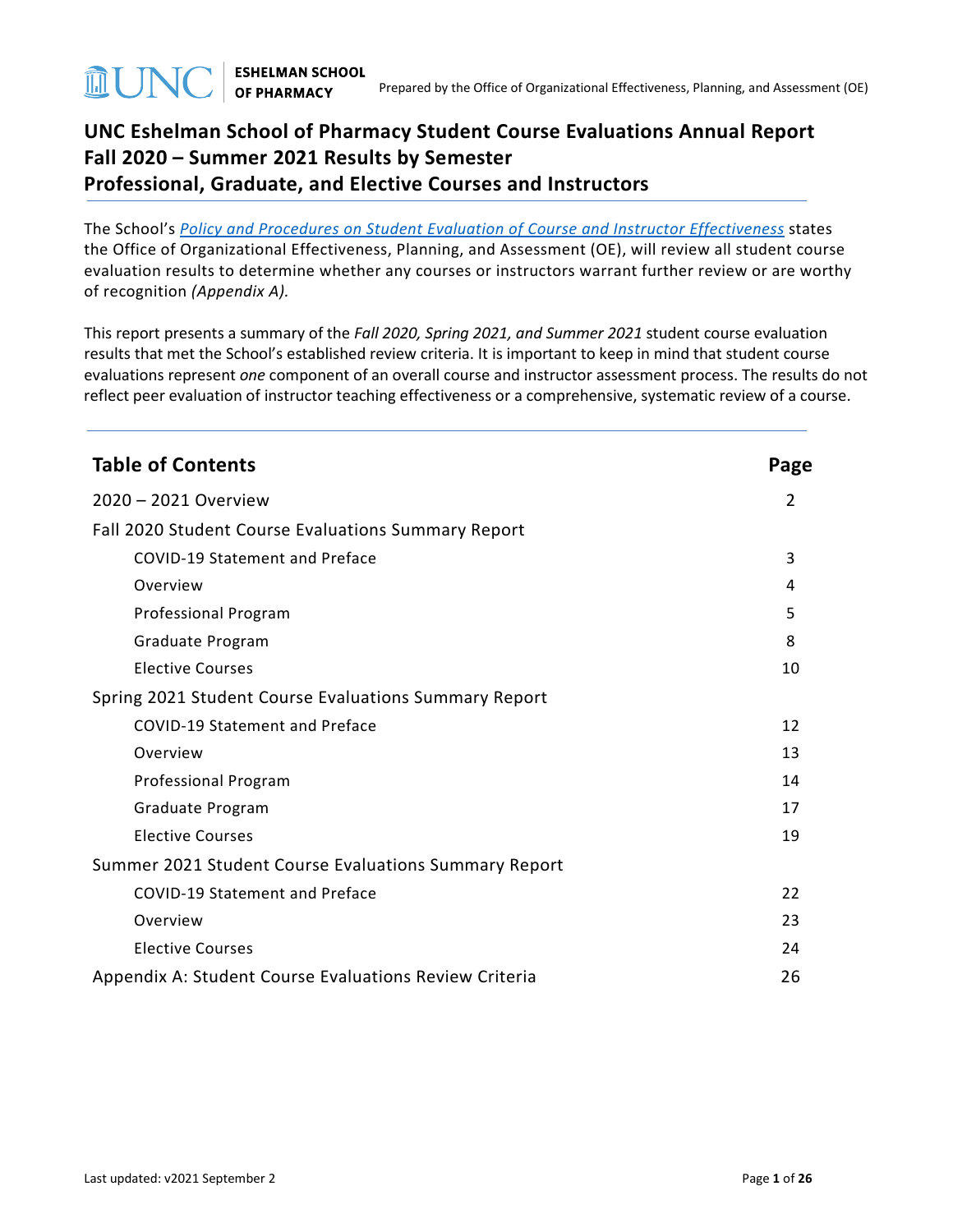## **2020 – 2021 OVERVIEW**

**MUNC** 

| $2020 - 2021$ Response Rates                                     |       |       |       |       |  |  |
|------------------------------------------------------------------|-------|-------|-------|-------|--|--|
| <b>Fall 2020</b><br><b>Overall</b><br>Spring 2021<br>Summer 2021 |       |       |       |       |  |  |
| <b>Professional Courses</b>                                      | 50.3% | 55.8% | 42.9% | n/a   |  |  |
| <b>Graduate Courses</b>                                          | 65.4% | 68.8% | 61.2% | n/a   |  |  |
| Elective Courses <sup>1</sup>                                    | 54.6% | 53.8% | 54.5% | 76.9% |  |  |

1 Elective Courses can be Professional and/or Graduate.

| 2020 - 2021 Summary of Courses: Fall 2020, Spring 2021, Summer 2021 |                          |                               |      |                              |       |  |
|---------------------------------------------------------------------|--------------------------|-------------------------------|------|------------------------------|-------|--|
| <b>COURSES</b>                                                      | <b>Courses Evaluated</b> | <b>Warrant Further Review</b> |      | <b>Worthy of Recognition</b> |       |  |
|                                                                     |                          |                               | %    |                              | %     |  |
| Professional                                                        |                          |                               | 0.0% |                              | 12.9% |  |
| <b>Graduate</b>                                                     | 39                       |                               | 0.0% |                              | 20.5% |  |
| <b>Electives</b>                                                    | 33                       |                               | 0.0% | 18                           | 54.5% |  |

| 2020 - 2021 Summary of Instructors: Fall 2020, Spring 2021, Summer 2021 |                                      |  |                                     |    |                                          |  |
|-------------------------------------------------------------------------|--------------------------------------|--|-------------------------------------|----|------------------------------------------|--|
| <b>INSTRUCTORS</b>                                                      | Instructors Evaluated <sup>2,3</sup> |  | Warrant Further Review <sup>4</sup> |    | <b>Worthy of Recognition<sup>5</sup></b> |  |
|                                                                         |                                      |  | %                                   |    | %                                        |  |
| Professional                                                            | 114                                  |  | $0.0\%$                             | 75 | 65.8%                                    |  |
| <b>Graduate</b>                                                         | 66                                   |  | 0.0%                                | 28 | 42.4%                                    |  |
| <b>Electives</b>                                                        | 93                                   |  | 0.0%                                | 78 | 83.9%                                    |  |

<sup>2</sup> Course Directors identify instructors to be evaluated; there are no requirements on number of contact hours taught in order to be evaluated.

<sup>3</sup> If an instructor was evaluated in more than one course, s/he is only counted once.

<sup>4</sup> If an instructor met "warrants further review" criteria more than once, s/he is only counted once.<br><sup>5</sup> If an instructor met "worthy of recognition" criteria more than once, s/he is only counted once.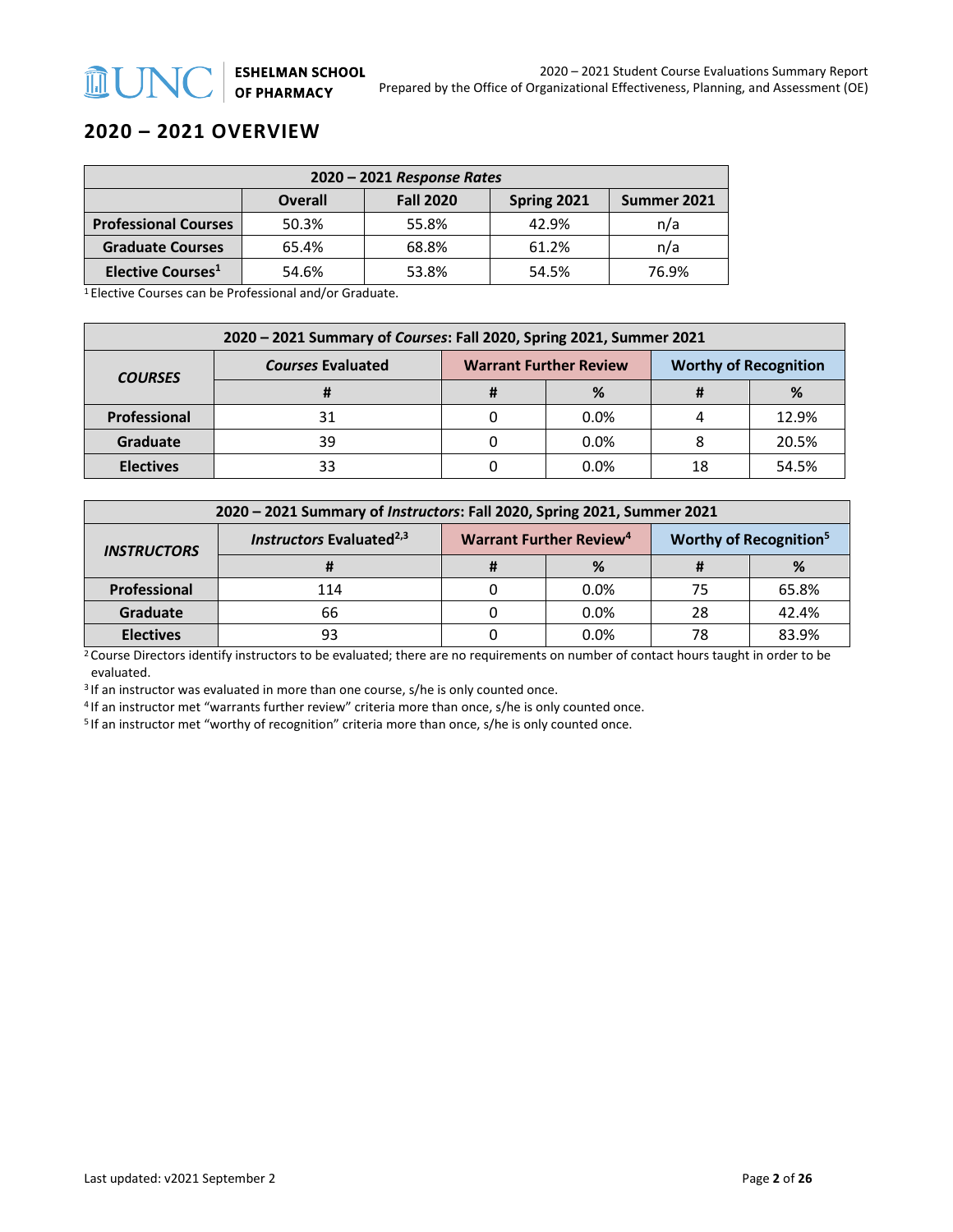## **Fall 2020 Student Course Evaluations Summary Report**

#### **Fall 2020 COVID-19:**

The UNC Eshelman School of Pharmacy transitioned to remote learning for all courses and reduced operations per University guidelines in mid-March 2020 in response to the COVID-19 global health pandemic. This transition impacted instructional practices and the student learning experience beginning the Spring 2020 semester.

This transition in the teaching and learning environment should be considered when reviewing the following results. Student feedback on courses and instructors is one of multiple data sources in review of faculty instructors and curricular quality improvement efforts.

### **PREFACE**

The School's [Policy and Procedures on Student Evaluation of Course and Instructor Effectiveness](https://pharmacy.unc.edu/wp-content/uploads/sites/1043/2021/01/Course-Evaluation-Policy-and-Procedures-5-7-14_updates-v2021.01.25.pdf) states that the Office of Organizational Effectiveness, Planning, and Assessment (OE), using established criteria, will review all student course evaluation results to determine whether any courses or instructors warrant further review or are worthy of recognition *(Appendix A).*

This report presents a summary of the *Fall 2020* student course evaluation results that met the School's established review criteria. The following tables specify the number of courses and instructors evaluated, the number and percentage of courses and instructors *warranting further review*; and the number and percentage of courses and instructors *worthy of recognition*.

It is important to keep in mind that student course evaluations represent *one* component of an overall course and instructor assessment process. The results do not reflect peer evaluation of instructor teaching effectiveness or a comprehensive, systematic review of a course.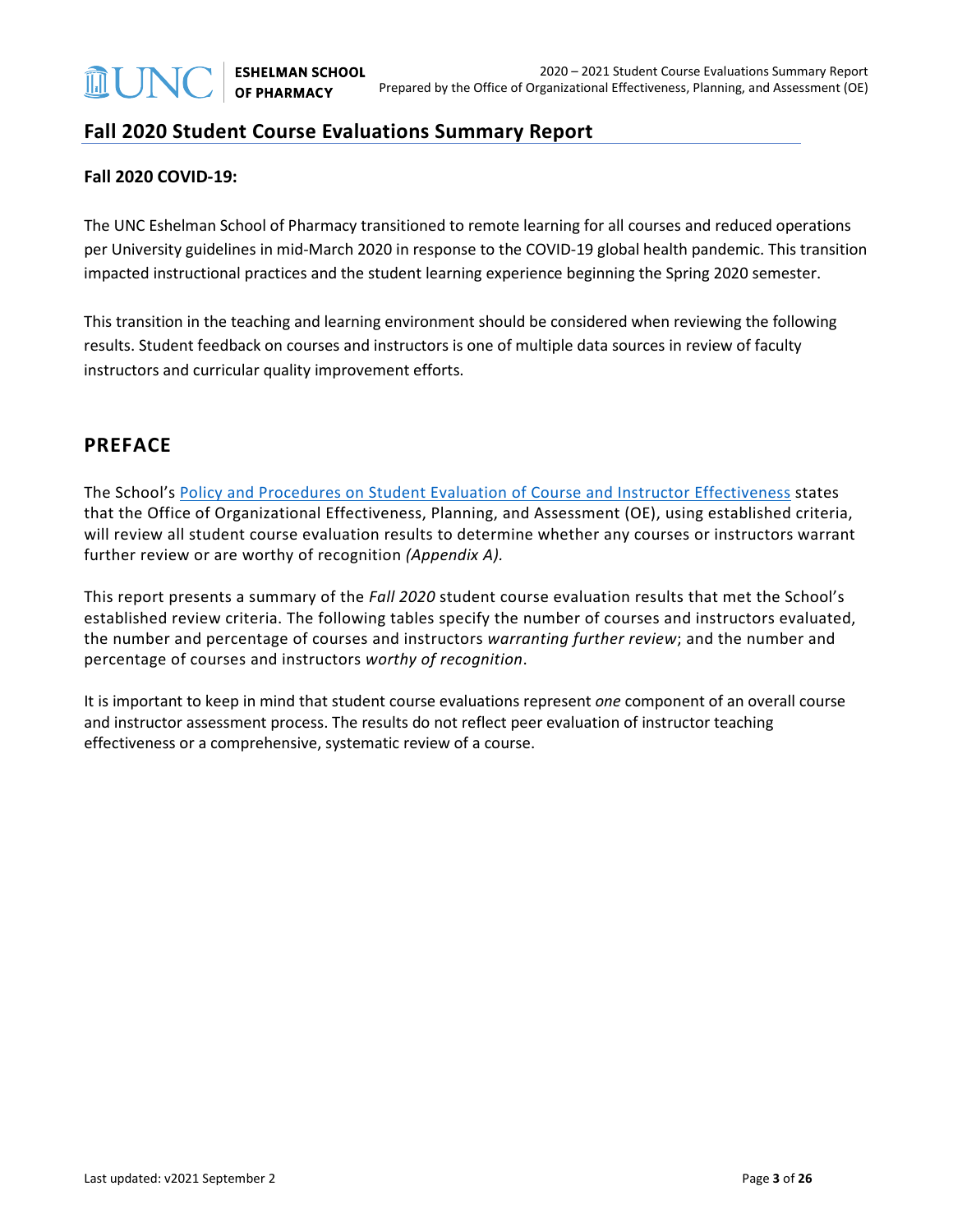## **FALL 2020 OVERVIEW**

**MUNC** 

| <b>Fall 2020 Overall Response Rates</b> |        |  |  |
|-----------------------------------------|--------|--|--|
| ℅                                       |        |  |  |
| <b>Professional Courses</b>             | 55.83% |  |  |
| <b>Graduate Courses</b>                 | 68.75% |  |  |
| <b>Elective Courses<sup>6</sup></b>     | 53.79% |  |  |

<sup>6</sup> Elective Courses can be Professional and/or Graduate.

| <b>Fall 2020 Courses</b> |                          |                                                               |          |  |        |  |
|--------------------------|--------------------------|---------------------------------------------------------------|----------|--|--------|--|
|                          | <b>Courses Evaluated</b> | <b>Warrant Further Review</b><br><b>Worthy of Recognition</b> |          |  |        |  |
| <b>COURSES</b>           |                          |                                                               | %        |  | ℅      |  |
| Professional             |                          |                                                               | 0.00%    |  | 5.88%  |  |
| <b>Graduate</b>          |                          |                                                               | 0.00%    |  | 22.73% |  |
| <b>Electives</b>         |                          |                                                               | $0.00\%$ |  | 77.78% |  |

| <b>Fall 2020 Instructors</b> |                                      |                                                                                  |          |    |        |  |
|------------------------------|--------------------------------------|----------------------------------------------------------------------------------|----------|----|--------|--|
| <b>INSTRUCTORS</b>           | Instructors Evaluated <sup>7,8</sup> | <b>Warrant Further Review<sup>9</sup></b><br>Worthy of Recognition <sup>10</sup> |          |    |        |  |
|                              |                                      |                                                                                  | %        |    | %      |  |
| Professional                 | 56                                   |                                                                                  | 0.00%    | 38 | 67.86% |  |
| Graduate                     |                                      |                                                                                  | 0.00%    | 16 | 43.24% |  |
| <b>Electives</b>             | 16                                   |                                                                                  | $0.00\%$ |    | 93.75% |  |

 $7$  Course Directors identify instructors to be evaluated; there are no requirements on number of contact hours taught in order to be evaluated.

<sup>8</sup> If an instructor was evaluated in more than one course, s/he is only counted once.

<sup>9</sup> If an instructor met "warrants further review" criteria more than once, s/he is only counted once.

<sup>10</sup> If an instructor met "worthy of recognition" criteria more than once, s/he is only counted once.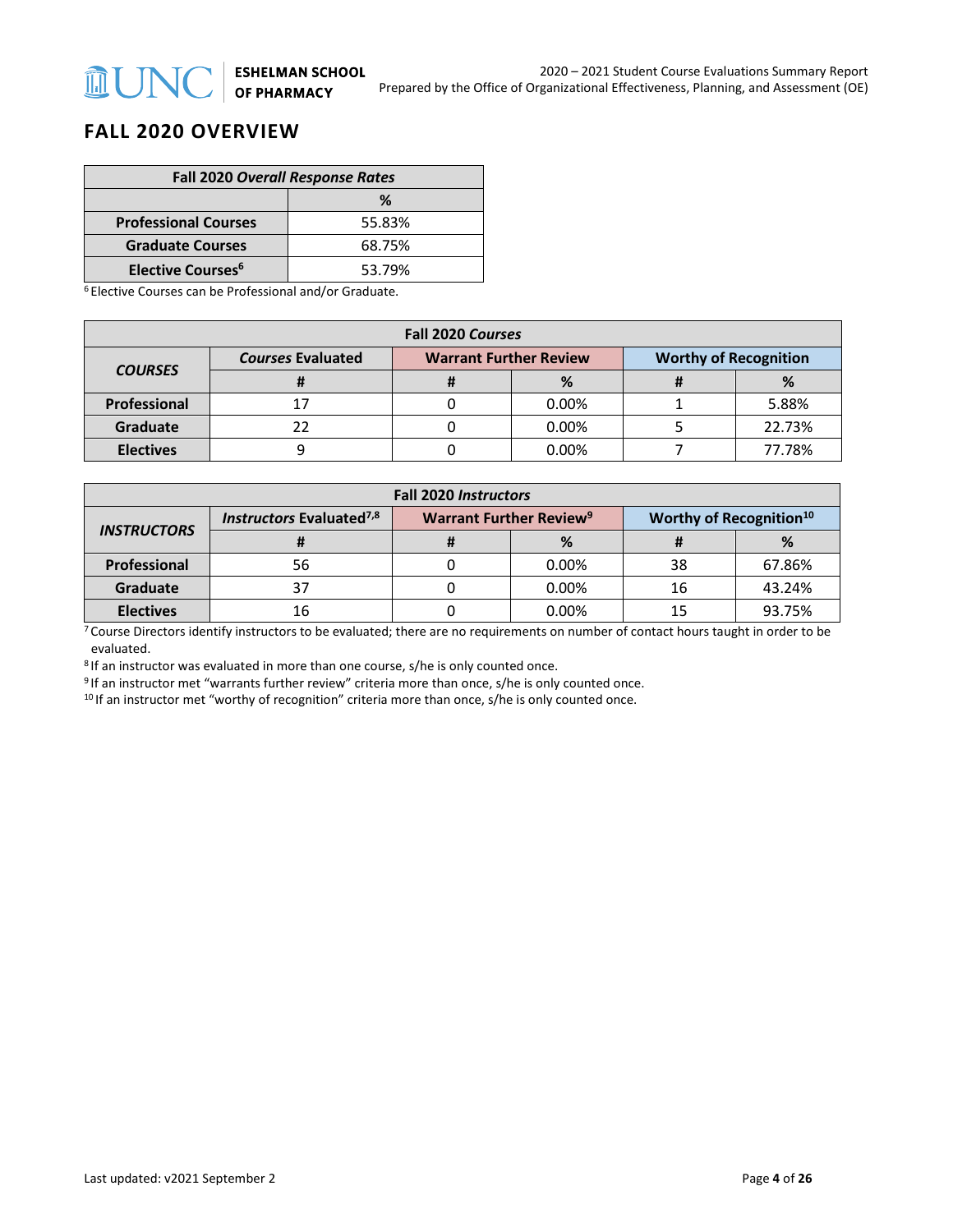

# **PROFESSIONAL PROGRAM**

| Fall 2020 Professional Program: Courses |                                                               |          |  |       |  |
|-----------------------------------------|---------------------------------------------------------------|----------|--|-------|--|
| <b>Courses Evaluated</b>                | <b>Worthy of Recognition</b><br><b>Warrant Further Review</b> |          |  |       |  |
|                                         |                                                               |          |  |       |  |
|                                         |                                                               | $0.00\%$ |  | 5.88% |  |

| Fall 2020 Professional Program - Courses: Warrant Further Review           |      |                         |                     |                        |                      |  |
|----------------------------------------------------------------------------|------|-------------------------|---------------------|------------------------|----------------------|--|
|                                                                            | Year | Course<br><b>Number</b> | <b>Course Title</b> | <b>Course Director</b> | <b>Response Rate</b> |  |
| No professional program courses met criteria of warranting further review. |      |                         |                     |                        |                      |  |

| Fall 2020 Professional Program - Courses: Worthy of Recognition |                 |                     |                          |                      |                   |  |
|-----------------------------------------------------------------|-----------------|---------------------|--------------------------|----------------------|-------------------|--|
| <b>Course</b><br>Year<br><b>Number</b>                          |                 | <b>Course Title</b> | <b>Course Director</b>   | <b>Response Rate</b> |                   |  |
|                                                                 | PY <sub>1</sub> | <b>PHCY 501</b>     | ON BECOMING A PHARMACIST | Scott. Mollie        | 60.16% (n=74/123) |  |

| Fall 2020 Professional Program: Instructors   |                                                                                    |          |    |        |  |
|-----------------------------------------------|------------------------------------------------------------------------------------|----------|----|--------|--|
| <b>Instructors Evaluated</b> <sup>11,12</sup> | <b>Worthy of Recognition</b> <sup>14</sup><br>Warrant Further Review <sup>13</sup> |          |    |        |  |
|                                               |                                                                                    | %        |    | %      |  |
| 56                                            |                                                                                    | $0.00\%$ | 38 | 67.86% |  |

<sup>11</sup> Course Directors identify instructors to be evaluated by students; there are no requirements on number of contact hours taught in order to be evaluated. Therefore, some instructors may have taught only one class session; whereas, other instructors may have taught numerous times in one or more courses.

<sup>12</sup> If an instructor was evaluated in more than one course, in a given Program or Course Type, s/he is only counted once.<br><sup>13</sup> If an instructor met "warrants further review" criteria more than once, in a given Program or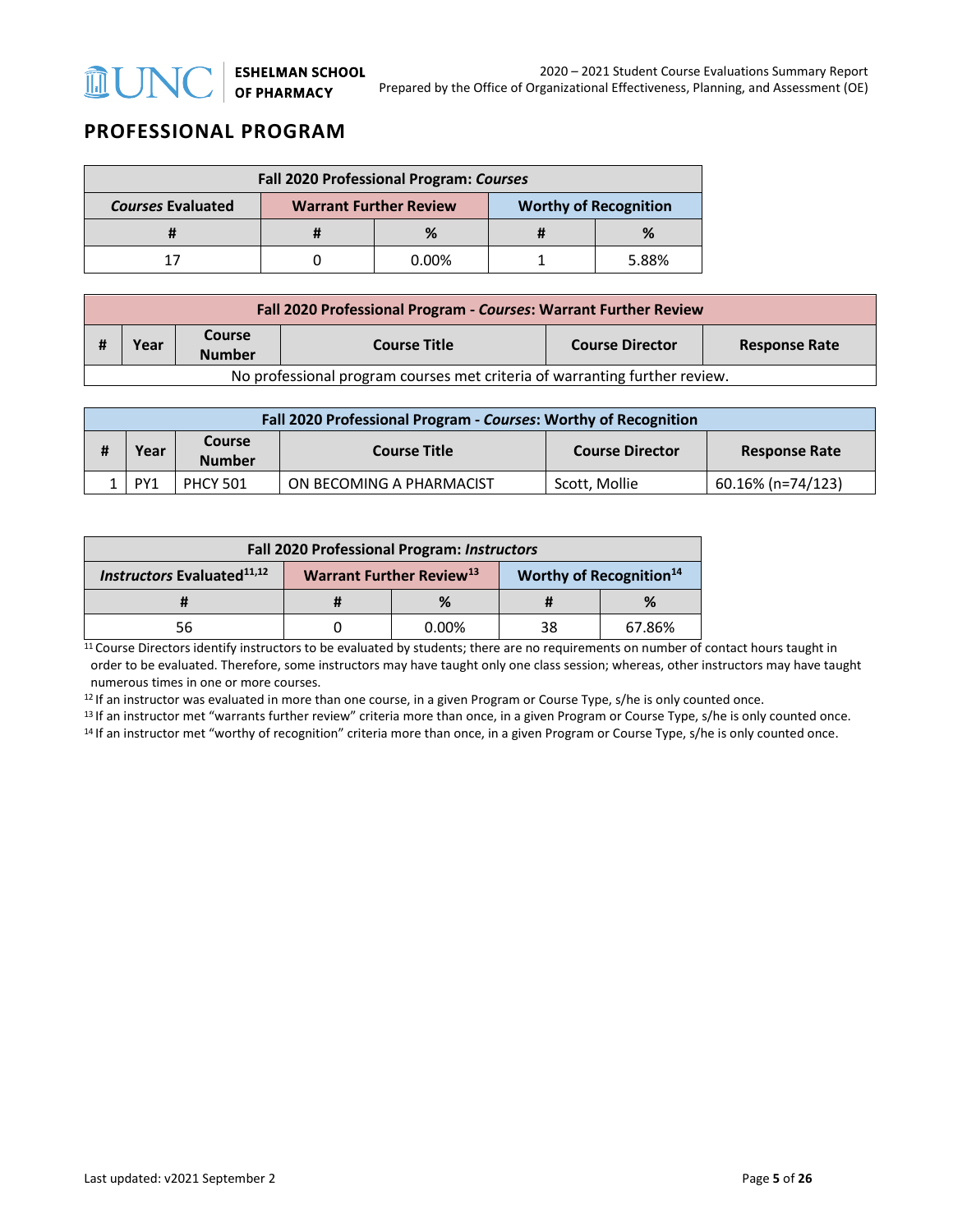**MUNC** 

| Fall 2020 Professional Program - Instructors: Warrant Further Review                  |      |                   |                         |                     |                      |  |
|---------------------------------------------------------------------------------------|------|-------------------|-------------------------|---------------------|----------------------|--|
|                                                                                       | Year | <b>Instructor</b> | Course<br><b>Number</b> | <b>Course Title</b> | <b>Response Rate</b> |  |
| No professional program course instructors met criteria of warranting further review. |      |                   |                         |                     |                      |  |

|                  | Fall 2020 Professional Program - Instructors: Worthy of Recognition |                        |                         |                                 |                      |  |  |
|------------------|---------------------------------------------------------------------|------------------------|-------------------------|---------------------------------|----------------------|--|--|
| #                | Year                                                                | Instructor             | Course<br><b>Number</b> | <b>Course Title</b>             | <b>Response Rate</b> |  |  |
| 1                | PY <sub>1</sub>                                                     | Savage, Amanda         | <b>PHCY 500</b>         | PHARMACY BRIDGING COURSE        | 60.16% (n=74/123)    |  |  |
| $\overline{2}$   | PY1                                                                 | Lee, Andrew            | <b>PHCY 500</b>         | PHARMACY BRIDGING COURSE        | 60.16% (n=74/123)    |  |  |
| 3                | PY1<br>Persky, Adam                                                 |                        | <b>PHCY 500</b>         | PHARMACY BRIDGING COURSE        | 60.16% (n=74/123)    |  |  |
| $\overline{4}$   | PY1                                                                 | Zeeman, Jacqueline     | <b>PHCY 500</b>         | PHARMACY BRIDGING COURSE        | 60.16% (n=74/123)    |  |  |
| 5                | PY1                                                                 | Anksorus, Heidi        | <b>PHCY 500</b>         | PHARMACY BRIDGING COURSE        | 60.16% (n=74/123)    |  |  |
| $\boldsymbol{6}$ | PY1                                                                 | Bowers, Albert         | <b>PHCY 500</b>         | PHARMACY BRIDGING COURSE        | 60.16% (n=74/123)    |  |  |
| $\overline{7}$   | PY1                                                                 | McLaughlin, Jacqueline | <b>PHCY 500</b>         | PHARMACY BRIDGING COURSE        | 60.16% (n=74/123)    |  |  |
| 8                | PY1                                                                 | Hathaway, Nathaniel    | <b>PHCY 500</b>         | PHARMACY BRIDGING COURSE        | 60.16% (n=74/123)    |  |  |
| 9                | PY1                                                                 | Mcginty, Robert        | <b>PHCY 500</b>         | PHARMACY BRIDGING COURSE        | 60.16% (n=74/123)    |  |  |
| 10               | PY1                                                                 | Scott, Mollie          | <b>PHCY 501</b>         | ON BECOMING A PHARMACIST        | 60.16% (n=74/123)    |  |  |
| 11               | PY1                                                                 | McClurg, Mary          | <b>PHCY 501</b>         | ON BECOMING A PHARMACIST        | 60.16% (n=74/123)    |  |  |
| 12               | PY1                                                                 | Rodgers, Jo Ellen      | <b>PHCY 502</b>         | PATHOPHYS HUMAN DISEASE         | 62.40% (n=78/125)    |  |  |
| 13               | PY1                                                                 | Williams, Dennis       | <b>PHCY 502</b>         | PATHOPHYS HUMAN DISEASE         | 62.40% (n=78/125)    |  |  |
| 14               | PY1                                                                 | Harris, Suzanne        | <b>PHCY 502</b>         | PATHOPHYS HUMAN DISEASE         | 62.40% (n=78/125)    |  |  |
| 15               | PY1                                                                 | Muluneh, Benyam        | <b>PHCY 502</b>         | PATHOPHYS HUMAN DISEASE         | 62.40% (n=78/125)    |  |  |
| 16               | PY1                                                                 | Cipriani, Amber        | <b>PHCY 502</b>         | PATHOPHYS HUMAN DISEASE         | 62.40% (n=78/125)    |  |  |
| 17               | PY1                                                                 | Sturpe, Deb            | <b>PHCY 502</b>         | PATHOPHYS HUMAN DISEASE         | 62.40% (n=78/125)    |  |  |
| 18               | PY1                                                                 | Jarstfer, Michael      | <b>PHCY 503</b>         | MOLEC FOUND DRUG ACTION         | 61.79% (n=76/123)    |  |  |
| 19               | PY1                                                                 | Singleton, Scott       | <b>PHCY 503</b>         | MOLEC FOUND DRUG ACTION         | 61.79% (n=76/123)    |  |  |
| 20               | PY1                                                                 | Thorpe, Carolyn        | <b>PHCY 504</b>         | EVIDENCE-BASED PRACTICE         | 59.35% (n=73/123)    |  |  |
| 21               | PY1                                                                 | Tak, Casey             | <b>PHCY 504</b>         | EVIDENCE-BASED PRACTICE         | 59.35% (n=73/123)    |  |  |
| 22               | PY1                                                                 | Parry, Rachel          | <b>PHCY 504</b>         | EVIDENCE-BASED PRACTICE         | 59.35% (n=73/123)    |  |  |
| 23               | PY1                                                                 | Anksorus, Heidi        | <b>PHCY 508</b>         | PHARMACEUTICAL CALCULATIONS 2   | 65.32% (n=81/124)    |  |  |
| 24               | PY1                                                                 | Marciniak, Macary      | <b>PHCY 509</b>         | <b>IMMUNIZATION CERT TRAIN</b>  | 47.97% (n=59/123)    |  |  |
| 25               | PY <sub>1</sub>                                                     | Williams, Dennis       | <b>PHCY 509</b>         | <b>IMMUNIZATION CERT TRAIN</b>  | 47.97% (n=59/123)    |  |  |
| 26               | PY1                                                                 | Greene, Jessica        | <b>PHCY 512</b>         | PHARMACEUTICS DRUG DELIVERY I   | 65.04% (n=80/123)    |  |  |
| 27               | PY1                                                                 | Anselmo, Aaron         | <b>PHCY 512</b>         | PHARMACEUTICS DRUG DELIVERY I   | 65.04% (n=80/123)    |  |  |
| 28               | PY1                                                                 | Shrewsbury, Robert     | PHCY 513L               | PHARM COMPOUNDING I: NONSTERILE | 57.72% (n=71/123)    |  |  |
| 29               | PY <sub>2</sub>                                                     | Anksorus, Heidi        | PHCY 601L               | PATIENT CARE LAB                | 51.92% (n=81/156)    |  |  |
| 30               | PY <sub>2</sub>                                                     | Easter, Jon            | <b>PHCY 609</b>         | US HEALTHCARE SYSTEM            | 50.64% (n=79/156)    |  |  |
| 31               | PY <sub>2</sub>                                                     | Frick, Amber           | <b>PHCY 611</b>         | APPLIED CLINICAL PHARMACOLOGY   | 53.21% (n=83/156)    |  |  |
| 32               | PY <sub>2</sub>                                                     | Rodgers, Philip        | <b>PHCY 617</b>         | PATIENT CARE EXPERIENCE         | 50.64% (n=79/156)    |  |  |
| 33               | PY <sub>2</sub>                                                     | Scott, Mollie          | <b>PHCY 617</b>         | PATIENT CARE EXPERIENCE         | 50.64% (n=79/156)    |  |  |
| 34               | PY <sub>2</sub>                                                     | Williams, Charlene     | <b>PHCY 617</b>         | PATIENT CARE EXPERIENCE         | 50.64% (n=79/156)    |  |  |
| 35               | PY <sub>2</sub>                                                     | Kiser, Stephanie       | <b>PHCY 617</b>         | PATIENT CARE EXPERIENCE         | 50.64% (n=79/156)    |  |  |
| 36               | PY <sub>2</sub>                                                     | White, Carla           | <b>PHCY 617</b>         | PATIENT CARE EXPERIENCE         | 50.64% (n=79/156)    |  |  |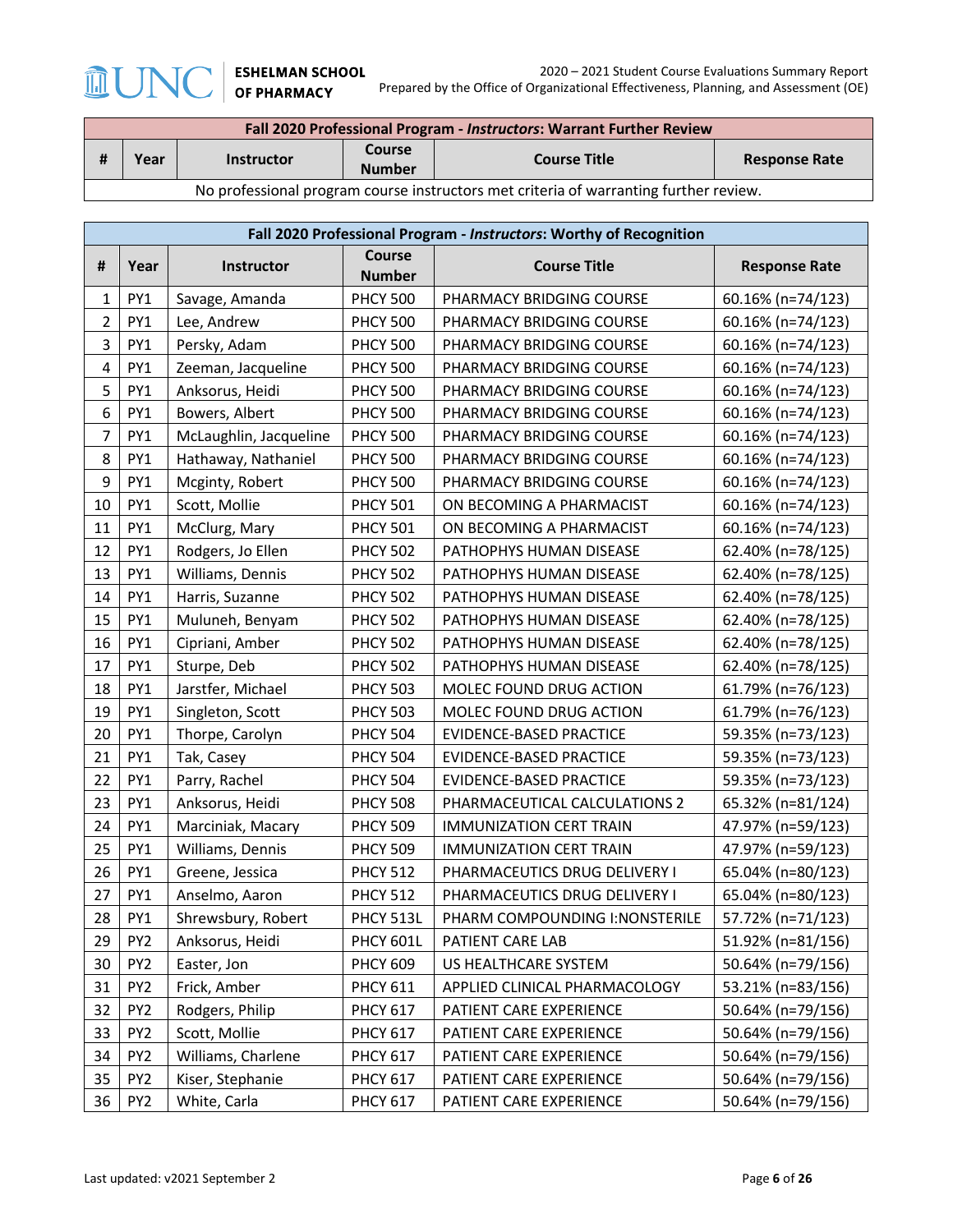|    | Fall 2020 Professional Program - Instructors: Worthy of Recognition      |                    |                         |                                       |                      |  |  |
|----|--------------------------------------------------------------------------|--------------------|-------------------------|---------------------------------------|----------------------|--|--|
| #  | Year                                                                     | <b>Instructor</b>  | Course<br><b>Number</b> | <b>Course Title</b>                   | <b>Response Rate</b> |  |  |
| 37 | PY <sub>2</sub>                                                          | Scott, Mollie      | <b>PHCY 630</b>         | PHARMACOTHERAPY: APPLIED              | 53.21% (n=83/156)    |  |  |
| 38 | PY <sub>2</sub>                                                          | Marx, Ashley       | <b>PHCY 630</b>         | PHARMACOTHERAPY: APPLIED              | 53.21% (n=83/156)    |  |  |
| 39 | PY <sub>2</sub>                                                          | Williams, Dennis   | <b>PHCY 630</b>         | PHARMACOTHERAPY: APPLIED              | 53.21% (n=83/156)    |  |  |
| 40 | PY <sub>2</sub>                                                          | Harris, Suzanne    | <b>PHCY 630</b>         | PHARMACOTHERAPY: APPLIED              | 53.21% (n=83/156)    |  |  |
| 41 | PY <sub>2</sub>                                                          | Fuller, Kathryn    | <b>PHCY 630</b>         | PHARMACOTHERAPY: APPLIED              | 53.21% (n=83/156)    |  |  |
| 42 | PY <sub>2</sub><br>Murray, Taryn                                         |                    | <b>PHCY 630</b>         | PHARMACOTHERAPY: APPLIED              | 53.21% (n=83/156)    |  |  |
| 43 | Rodgers, Philip<br>PY3                                                   |                    | <b>PHCY 732</b>         | INTEGRATIVE PHARMACOTHERAPY II        | 58.52% (n=79/135)    |  |  |
| 44 | PY <sub>3</sub>                                                          | Rodgers, Jo Ellen  | <b>PHCY 732</b>         | <b>INTEGRATIVE PHARMACOTHERAPY II</b> | 58.52% (n=79/135)    |  |  |
| 45 | PY3                                                                      | Marx, Ashley       | <b>PHCY 732</b>         | INTEGRATIVE PHARMACOTHERAPY II        | 58.52% (n=79/135)    |  |  |
| 46 | PY3                                                                      | Williams, Dennis   | <b>PHCY 732</b>         | <b>INTEGRATIVE PHARMACOTHERAPY II</b> | 58.52% (n=79/135)    |  |  |
| 47 | PY3                                                                      | Harris, Suzanne    | <b>PHCY 732</b>         | INTEGRATIVE PHARMACOTHERAPY II        | 58.52% (n=79/135)    |  |  |
| 48 | PY <sub>3</sub>                                                          | Morbitzer, Kathryn | <b>PHCY 732</b>         | <b>INTEGRATIVE PHARMACOTHERAPY II</b> | 58.52% (n=79/135)    |  |  |
| 49 | PY3                                                                      | Sanders, Kimberly  | <b>PHCY 732</b>         | INTEGRATIVE PHARMACOTHERAPY II        | 58.52% (n=79/135)    |  |  |
| 50 | PY3                                                                      | Marciniak, Macary  | <b>PHCY 737</b>         | LEADERSHIP AND PROF DEV II            | 69.63% (n=94/135)    |  |  |
| 51 | Kiser, Stephanie<br>PY3<br><b>PHCY 737</b><br>LEADERSHIP AND PROF DEV II |                    |                         | 69.63% (n=94/135)                     |                      |  |  |
| 52 | PY <sub>3</sub>                                                          | Steeb, David       | <b>PHCY 737</b>         | LEADERSHIP AND PROF DEV II            | 69.63% (n=94/135)    |  |  |
| 53 | PY3                                                                      | Zeeman, Jacqueline | <b>PHCY 737</b>         | LEADERSHIP AND PROF DEV II            | 69.63% (n=94/135)    |  |  |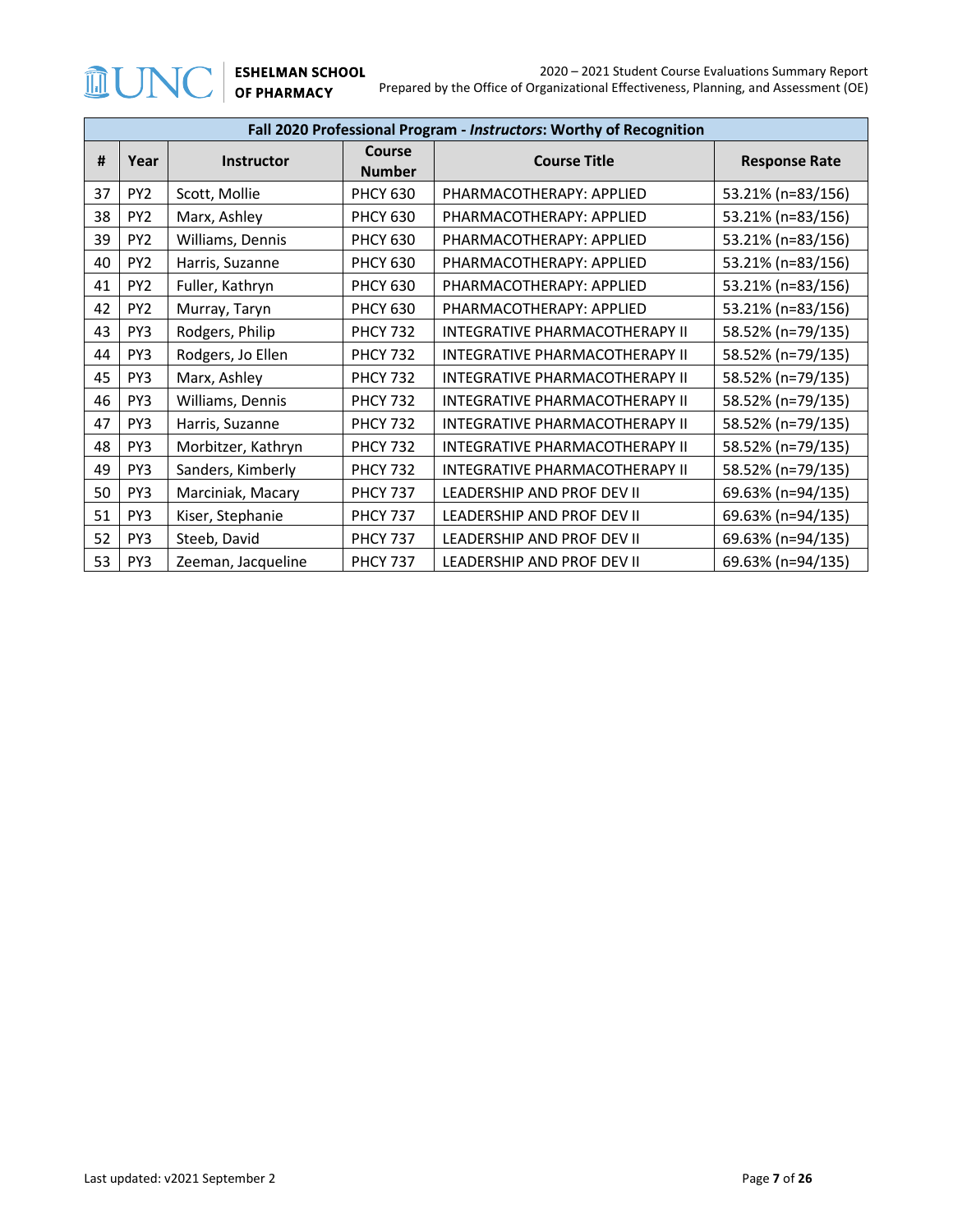# **GRADUATE PROGRAM**

| <b>Fall 2020 Graduate Program: Courses</b> |  |                               |                              |        |  |  |
|--------------------------------------------|--|-------------------------------|------------------------------|--------|--|--|
| <b>Courses Evaluated</b>                   |  | <b>Warrant Further Review</b> | <b>Worthy of Recognition</b> |        |  |  |
|                                            |  |                               |                              | %      |  |  |
|                                            |  | 0.00%                         |                              | 22.73% |  |  |

| Fall 2020 Graduate Program - Courses: Warrant Further Review |                                                                        |                     |                        |                      |  |  |
|--------------------------------------------------------------|------------------------------------------------------------------------|---------------------|------------------------|----------------------|--|--|
|                                                              | <b>Course Number</b>                                                   | <b>Course Title</b> | <b>Course Director</b> | <b>Response Rate</b> |  |  |
|                                                              | No graduate program courses met criteria of warranting further review. |                     |                        |                      |  |  |

|                                                  | Fall 2020 Graduate Program - Courses: Worthy of Recognition |                                   |                        |                  |  |  |  |
|--------------------------------------------------|-------------------------------------------------------------|-----------------------------------|------------------------|------------------|--|--|--|
| <b>Course Number</b><br>#<br><b>Course Title</b> |                                                             | <b>Course Director</b>            | <b>Response Rate</b>   |                  |  |  |  |
|                                                  | PACE 815-001                                                | <b>EVALUATION RESEARCH</b>        | McLaughlin, Jacqueline | 78.57% (n=11/14) |  |  |  |
|                                                  | PACE 815-965                                                | <b>EVALUATION RESEARCH</b>        | Morbitzer, Kathryn     | 91.67% (n=11/12) |  |  |  |
|                                                  | PACE 833-965                                                | <b>OVERVIEW OF HEALTH SYSTEMS</b> | Savage, Scott          | 91.67% (n=11/12) |  |  |  |
|                                                  | PACE 860-001                                                | ADV HOSP PHARM OPS                | Eckel, Stephen         | 84.62% (n=11/13) |  |  |  |
|                                                  | PHRS 899-965                                                | <b>DIVISION SEMINAR</b>           | Morbitzer, Kathryn     | 83.33% (n=10/12) |  |  |  |

| <b>Fall 2020 Graduate Program: Instructors</b> |  |                                      |                                     |        |  |
|------------------------------------------------|--|--------------------------------------|-------------------------------------|--------|--|
| <b>Instructors Evaluated</b> <sup>15,16</sup>  |  | Warrant Further Review <sup>17</sup> | Worthy of Recognition <sup>18</sup> |        |  |
|                                                |  | %                                    |                                     | $\%$   |  |
|                                                |  | $0.00\%$                             | 16                                  | 43.24% |  |

<sup>15</sup> Course Directors identify instructors to be evaluated by students; there are no requirements on number of contact hours taught in order to be evaluated. Therefore, some instructors may have taught only one class session; whereas, other instructors may have taught numerous times in one or more courses.

<sup>16</sup> If an instructor was evaluated in more than one course, in a given Program or Course Type, s/he is only counted once.<br><sup>17</sup> If an instructor met "warrants further review" criteria more than once, in a given Program or

<sup>18</sup> If an instructor met "worthy of recognition" criteria more than once, in a given Program or Course Type, s/he is only counted once.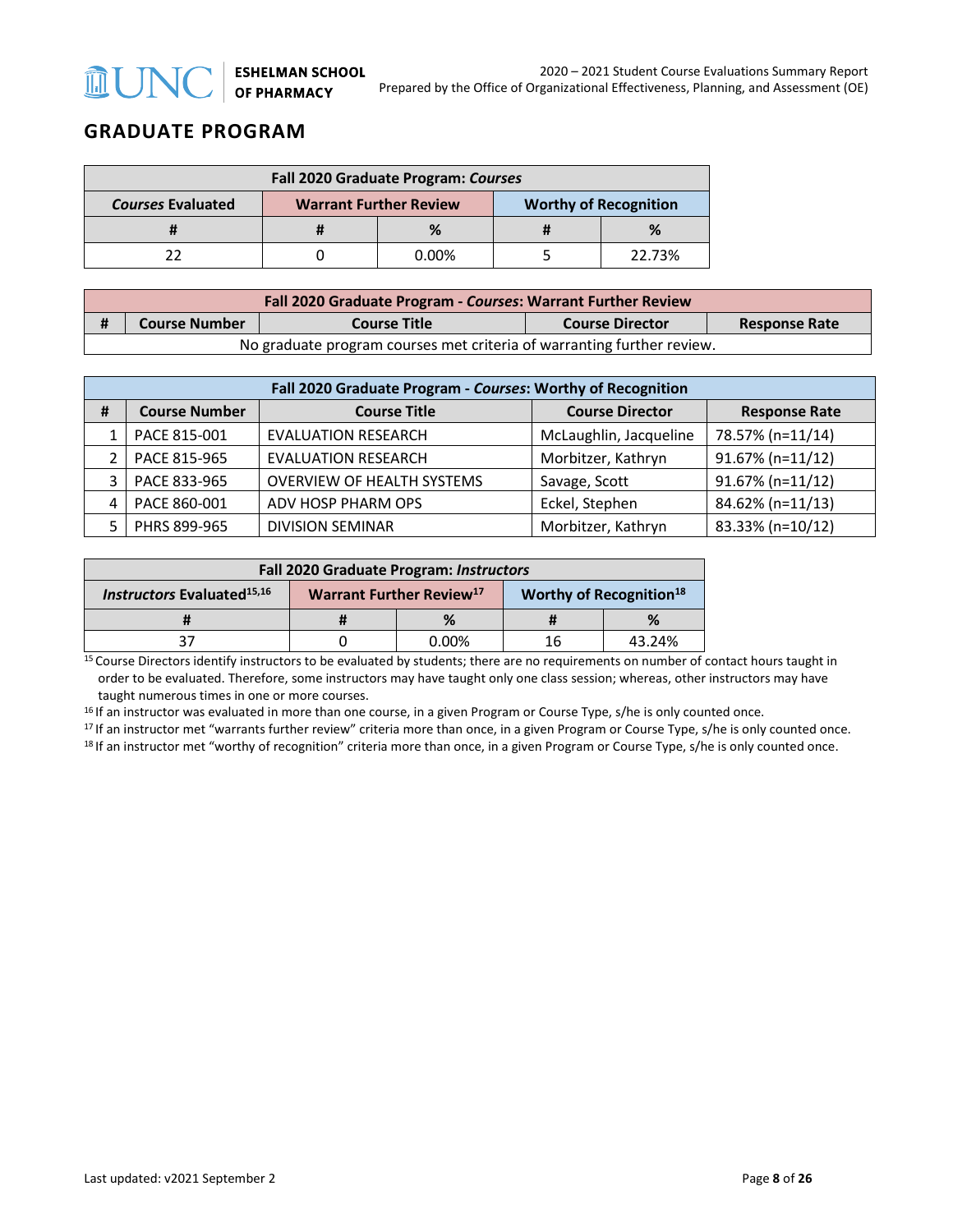$\sqrt{2}$ 

**血UN** 

| Fall 2020 Graduate Program - Instructors: Warrant Further Review |                                                                            |                      |                     |                      |  |  |
|------------------------------------------------------------------|----------------------------------------------------------------------------|----------------------|---------------------|----------------------|--|--|
|                                                                  | <b>Instructor</b>                                                          | <b>Course Number</b> | <b>Course Title</b> | <b>Response Rate</b> |  |  |
|                                                                  | No graduate program instructors met criteria of warranting further review. |                      |                     |                      |  |  |

|    | Fall 2020 Graduate Program - Instructors: Worthy of Recognition |               |                                   |                   |  |  |
|----|-----------------------------------------------------------------|---------------|-----------------------------------|-------------------|--|--|
| #  | Instructor                                                      | Course Number | <b>Course Title</b>               | Response Rate     |  |  |
| 1  | Frye, Stephen                                                   | CBMC 807-001  | ORGANIC AND MEDC CHEM             | 100.00% (n=12/12) |  |  |
| 2  | Zhang, Qisheng                                                  | CBMC 807-001  | ORGANIC AND MEDC CHEM             | 100.00% (n=12/12) |  |  |
| 3  | Aube, Jeffrey                                                   | CBMC 807-001  | ORGANIC AND MEDC CHEM             | 100.00% (n=12/12) |  |  |
| 4  | Zeeman, Jacqueline                                              | PACE 815-001  | <b>EVALUATION RESEARCH</b>        | 78.57% (n=11/14)  |  |  |
| 5  | Mclaughlin, Jacqueline                                          | PACE 815-001  | <b>EVALUATION RESEARCH</b>        | 78.57% (n=11/14)  |  |  |
| 6  | Morbitzer, Kathryn                                              | PACE 815-001  | <b>EVALUATION RESEARCH</b>        | 78.57% (n=11/14)  |  |  |
| 7  | Ozawa, Sachiko                                                  | PACE 815-001  | <b>EVALUATION RESEARCH</b>        | 78.57% (n=11/14)  |  |  |
| 8  | Minshew, Lana                                                   | PACE 815-001  | <b>EVALUATION RESEARCH</b>        | 78.57% (n=11/14)  |  |  |
| 9  | Livet, Melanie                                                  | PACE 815-001  | <b>EVALUATION RESEARCH</b>        | 78.57% (n=11/14)  |  |  |
| 10 | Morbitzer, Kathryn                                              | PACE 815-965  | <b>EVALUATION RESEARCH</b>        | 91.67% (n=11/12)  |  |  |
| 11 | Savage, Scott                                                   | PACE 833-001  | <b>OVERVIEW OF HEALTH SYSTEMS</b> | 92.86% (n=13/14)  |  |  |
| 12 | Fortier, Chris                                                  | PACE 833-001  | <b>OVERVIEW OF HEALTH SYSTEMS</b> | 92.86% (n=13/14)  |  |  |
| 13 | Savage, Scott                                                   | PACE 833-965  | <b>OVERVIEW OF HEALTH SYSTEMS</b> | 91.67% (n=11/12)  |  |  |
| 14 | Fortier, Chris                                                  | PACE 833-965  | <b>OVERVIEW OF HEALTH SYSTEMS</b> | 91.67% (n=11/12)  |  |  |
| 15 | Eckel, Stephen                                                  | PACE 860-001  | ADV HOSP PHARM OPS                | 84.62% (n=11/13)  |  |  |
| 16 | Innocenti, Federico                                             | PHRS 899-002  | DIVISION SEMINAR DPET             | 75.00% (n=15/20)  |  |  |
| 17 | Lafata, Jennifer                                                | PHRS 899-003  | DIVISION SEMINAR DPOP             | 100.00% (n=7/7)   |  |  |
| 18 | Vest, Tyler                                                     | PHRS 899-961  | <b>DIVISION SEMINAR PACE</b>      | 62.96% (n=17/27)  |  |  |
| 19 | Sheldon, Katharine                                              | PHRS 899-965  | DIVISION SEMINAR PACE             | 83.33% (n=10/12)  |  |  |
| 20 | Vest, Tyler                                                     | PHRS 899-965  | <b>DIVISION SEMINAR PACE</b>      | 83.33% (n=10/12)  |  |  |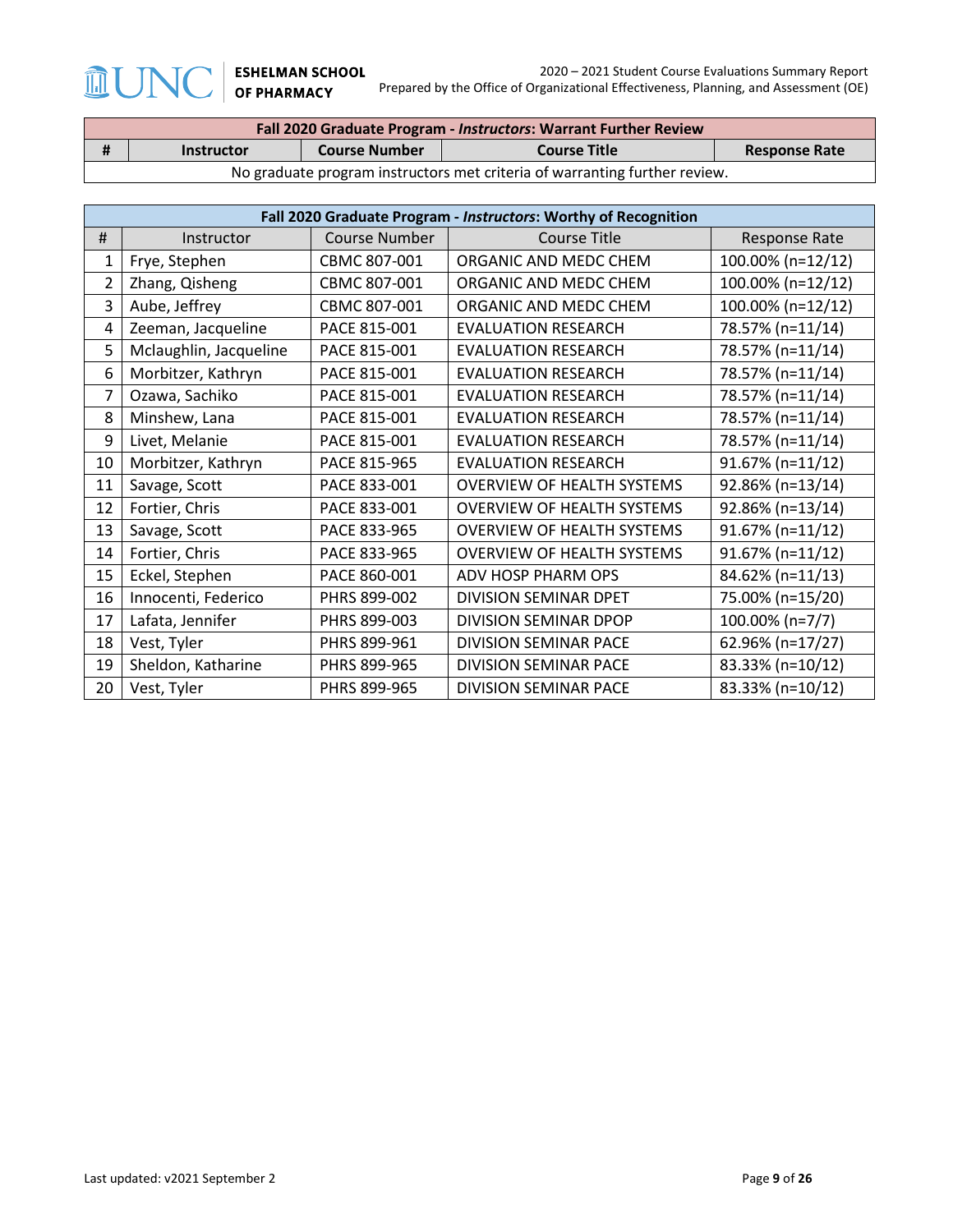

## **ELECTIVE** *COURSES*

| <b>Fall 2020 Elective Courses</b> |  |                               |  |                              |  |
|-----------------------------------|--|-------------------------------|--|------------------------------|--|
| Courses Evaluated <sup>14</sup>   |  | <b>Warrant Further Review</b> |  | <b>Worthy of Recognition</b> |  |
|                                   |  |                               |  |                              |  |
|                                   |  | ი იი%                         |  | 77.78%                       |  |

14 Elective Courses can be Professional and/or Graduate.

| <b>Fall 2020 Elective - Courses: Warrant Further Review</b>         |                      |                     |                        |                      |  |  |
|---------------------------------------------------------------------|----------------------|---------------------|------------------------|----------------------|--|--|
|                                                                     | <b>Course Number</b> | <b>Course Title</b> | <b>Course Director</b> | <b>Response Rate</b> |  |  |
| No elective courses met the criteria for warranting further review. |                      |                     |                        |                      |  |  |

|               | Fall 2020 Elective - Courses: Worthy of Recognition |                                      |                        |                      |  |  |  |
|---------------|-----------------------------------------------------|--------------------------------------|------------------------|----------------------|--|--|--|
| #             | Course<br><b>Number</b>                             | <b>Course Title</b>                  | <b>Course Director</b> | <b>Response Rate</b> |  |  |  |
| 1             | <b>PHCY 802</b>                                     | <b>RADIOPHARMACY 2</b>               | Smith, H.              | 57.14% (n=4/7)       |  |  |  |
| $\mathcal{P}$ | <b>PHCY 811</b>                                     | <b>INFECTIOUS DISEASES</b>           | Marx, Ashley           | 48.31% (n=57/118)    |  |  |  |
| 3             | <b>PHCY 812</b>                                     | PEDIATRIC PHARMACOTHERAPY            | Beck, Shawna,          | 46.88% (n=15/32)     |  |  |  |
|               |                                                     |                                      | Echols, Carmen         |                      |  |  |  |
| 4             | <b>PHCY 832</b>                                     | <b>INNOVATIONS IN COMMUNITY PHCY</b> | Marciniak, Macary      | 85.71% (n=6/7)       |  |  |  |
| 5             | <b>PHCY 836</b>                                     | <b>SUBSTANCE USE DISORDERS</b>       | Wilson, Courtenay      | 57.14% (n=24/42)     |  |  |  |
| 6             | <b>PHCY 841</b>                                     | RURAL PHARMACY HEALTH 1              | Kiser, Stephanie       | 37.50% (n=3/8)       |  |  |  |
| 7             | <b>PHCY 843</b>                                     | <b>RURAL PHARMACY HEALTH 3</b>       | Kiser, Stephanie       | 50.00% (n=2/4)       |  |  |  |

| <b>Fall 2020 Elective Instructors</b>         |  |                                      |                                     |        |  |
|-----------------------------------------------|--|--------------------------------------|-------------------------------------|--------|--|
| <b>Instructors Evaluated</b> <sup>19,20</sup> |  | Warrant Further Review <sup>21</sup> | Worthy of Recognition <sup>22</sup> |        |  |
|                                               |  |                                      |                                     |        |  |
| 16                                            |  | $0.00\%$                             | 15                                  | 93.75% |  |

<sup>19</sup> Course Directors identify instructors to be evaluated by students; there are no requirements on number of contact hours taught in order to be evaluated. Therefore, some instructors may have taught only one class session; whereas, other instructors may have taught numerous times in one or more courses.

<sup>20</sup> If an instructor was evaluated in more than one course, in a given Program or Course Type, s/he is only counted once.

 $^{21}$  If an instructor met "warrants further review" criteria more than once, in a given Program or Course Type, s/he is only counted once.<br><sup>22</sup> If an instructor met "worthy of recognition" criteria more than once, in a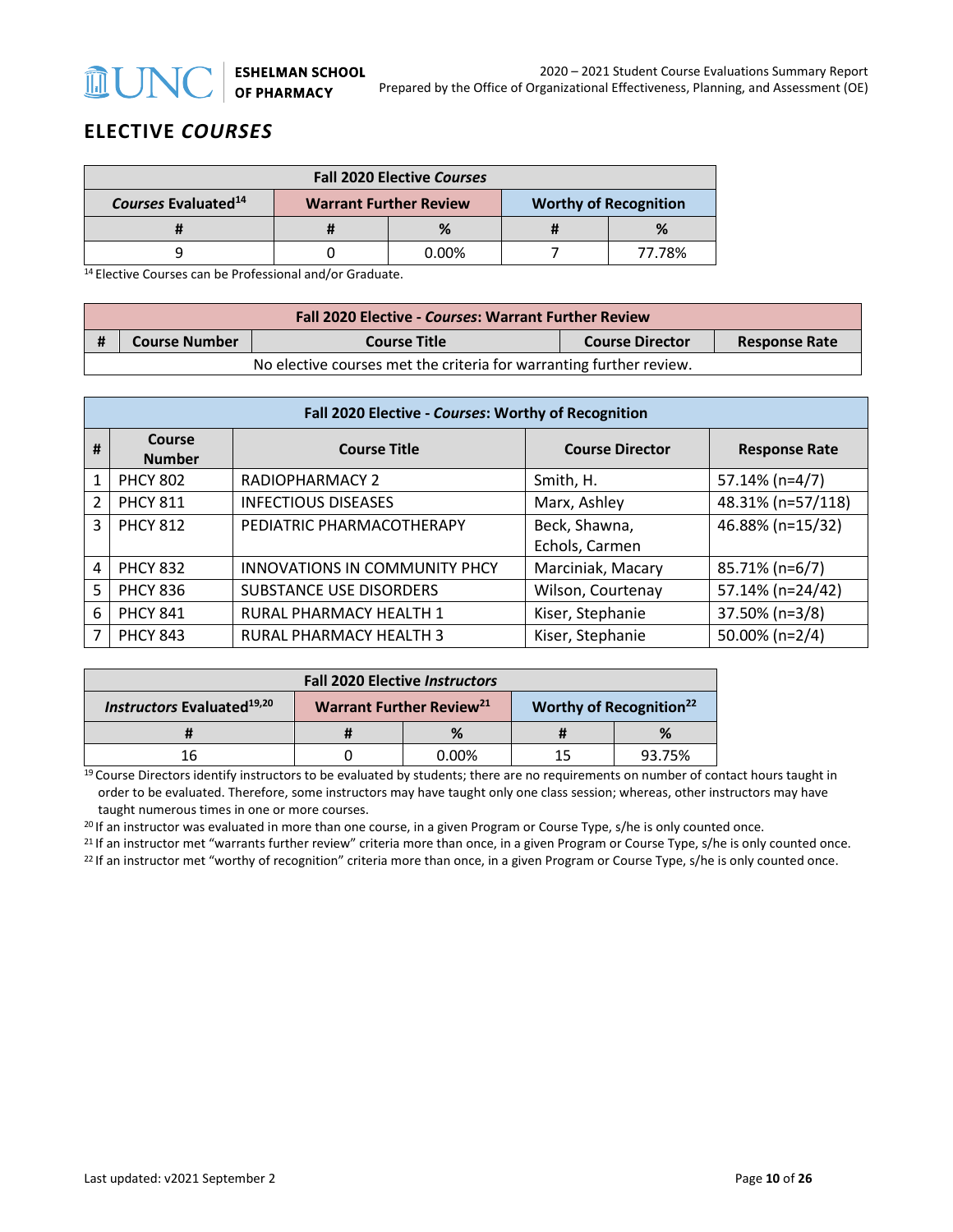$\int \! \! \! \Gamma$ 

 $\sqrt{}$ 

 $\widehat{\mathbb{H}}$ 

| <b>Fall 2020 Elective - Instructors: Warrant Further Review</b> |                                                                                          |  |  |  |  |  |
|-----------------------------------------------------------------|------------------------------------------------------------------------------------------|--|--|--|--|--|
| #                                                               | <b>Course Number</b><br><b>Course Title</b><br><b>Response Rate</b><br><b>Instructor</b> |  |  |  |  |  |
|                                                                 | No elective course instructors met criteria for warranting further review.               |  |  |  |  |  |

|    | Fall 2020 Elective - Instructors: Worthy of Recognition |                 |                                      |                      |  |  |  |
|----|---------------------------------------------------------|-----------------|--------------------------------------|----------------------|--|--|--|
| #  | Instructor                                              | Course Number   | <b>Course Title</b>                  | <b>Response Rate</b> |  |  |  |
| 1  | Ozawa, Sachiko                                          | <b>PHCY 725</b> | RESEARCH & SCHOLAR IN PHARM II       | 81.48% (n=22/27)     |  |  |  |
| 2  | Smith, H.                                               | <b>PHCY 802</b> | RADIOPHARMACY 2                      | 57.14% (n=4/7)       |  |  |  |
| 3  | Marx, Ashley                                            | <b>PHCY 811</b> | <b>INFECTIOUS DISEASES</b>           | 48.31% (n=57/118)    |  |  |  |
| 4  | Holt, Shannon                                           | <b>PHCY 811</b> | <b>INFECTIOUS DISEASES</b>           | 48.31% (n=57/118)    |  |  |  |
| 5  | Evans, Rickey                                           | <b>PHCY 811</b> | <b>INFECTIOUS DISEASES</b>           | 48.31% (n=57/118)    |  |  |  |
| 6  | Wilson, William                                         | <b>PHCY 811</b> | <b>INFECTIOUS DISEASES</b>           | 48.31% (n=57/118)    |  |  |  |
| 7  | Devanathan, Aaron                                       | <b>PHCY 811</b> | <b>INFECTIOUS DISEASES</b>           | 48.31% (n=57/118)    |  |  |  |
| 8  | Beck, Shawna                                            | <b>PHCY 812</b> | PEDIATRIC PHARMACOTHERAPY            | 38.89% (n=7/18)      |  |  |  |
| 9  | Echols, Carmen                                          | <b>PHCY 812</b> | PEDIATRIC PHARMACOTHERAPY            | 46.88% (n=15/32)     |  |  |  |
| 10 | Whiteman, Matthew                                       | <b>PHCY 812</b> | PEDIATRIC PHARMACOTHERAPY            | 46.88% (n=15/32)     |  |  |  |
| 11 | Khairullah, Amanie                                      | <b>PHCY 812</b> | PEDIATRIC PHARMACOTHERAPY            | 38.89% (n=7/18)      |  |  |  |
| 12 | Marciniak, Macary                                       | <b>PHCY 832</b> | <b>INNOVATIONS IN COMMUNITY PHCY</b> | 85.71% (n=6/7)       |  |  |  |
| 13 | Wilson, Courtenay                                       | <b>PHCY 836</b> | <b>SUBSTANCE USE DISORDERS</b>       | 57.14% (n=24/42)     |  |  |  |
| 14 | Kiser, Stephanie                                        | <b>PHCY 841</b> | RURAL PHARMACY HEALTH 1              | 37.50% (n=3/8)       |  |  |  |
| 15 | Kiser, Stephanie                                        | <b>PHCY 843</b> | RURAL PHARMACY HEALTH 3              | 50.00% (n=2/4)       |  |  |  |
| 16 | Gilmer, Benjamin                                        | <b>PHCY 843</b> | RURAL PHARMACY HEALTH 3              | 50.00% (n=2/4)       |  |  |  |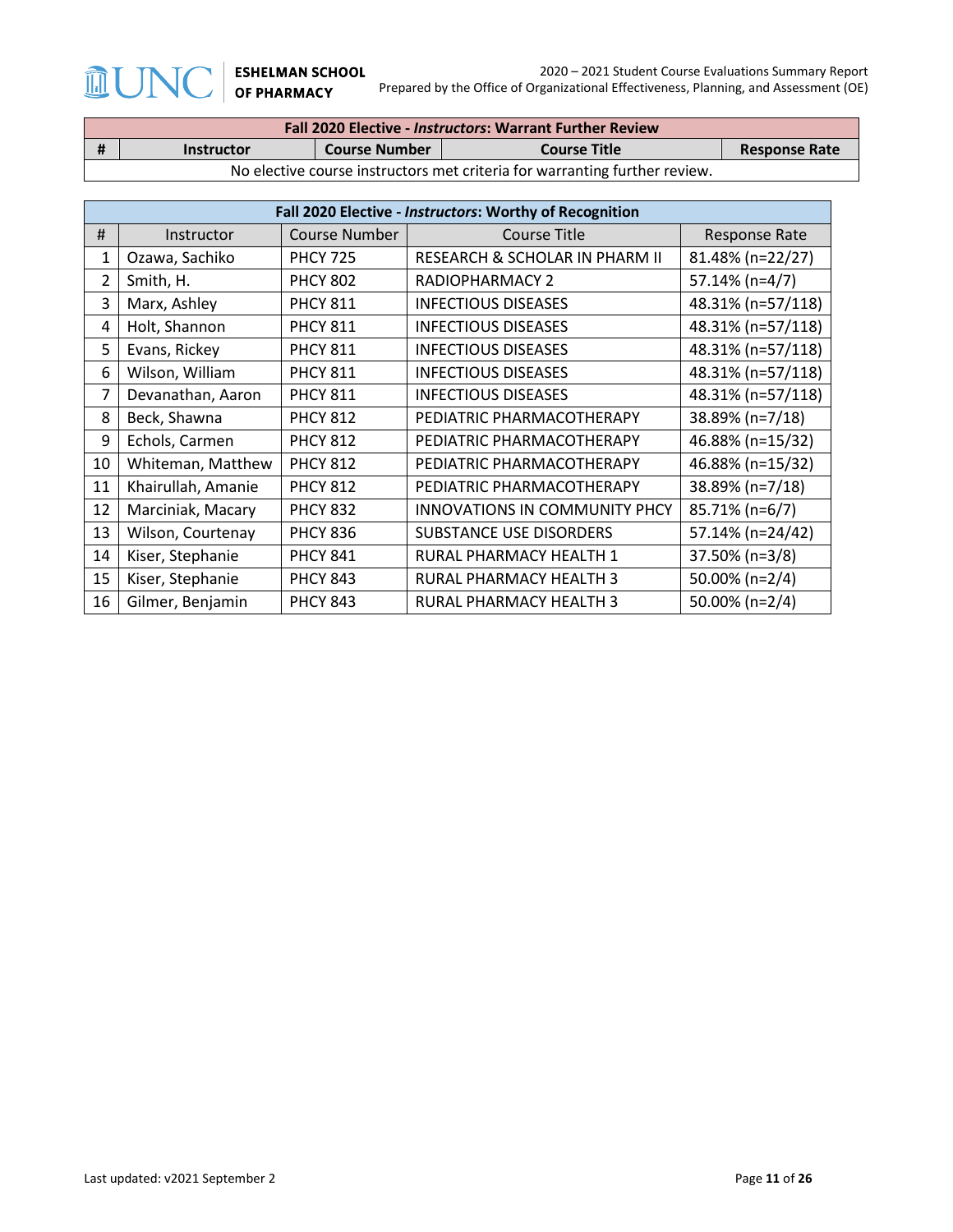## **Spring 2021 Student Course Evaluations Summary Report**

#### **Spring 2021 COVID-19:**

The UNC Eshelman School of Pharmacy transitioned to remote learning for all courses and reduced operations per University guidelines in mid-March 2020 in response to the COVID-19 global health pandemic. This transition impacted instructional practices and the student learning experience beginning the Spring 2020 semester.

This transition in the teaching and learning environment should be considered when reviewing the following results. Student feedback on courses and instructors is one of multiple data sources in review of faculty instructors and curricular quality improvement efforts.

### **PREFACE**

The School's [Policy and Procedures on Student Evaluation of Course and Instructor Effectiveness](https://pharmacy.unc.edu/wp-content/uploads/sites/1043/2021/01/Course-Evaluation-Policy-and-Procedures-5-7-14_updates-v2021.01.25.pdf) states that the Office of Organizational Effectiveness, Planning, and Assessment (OE), using established criteria, will review all student course evaluation results to determine whether any courses or instructors warrant further review or are worthy of recognition *(Appendix A).*

This report presents a summary of the *Spring 2021* student course evaluation results that met the School's established review criteria. The following tables specify the number of courses and instructors evaluated, the number and percentage of courses and instructors *warranting further review*; and the number and percentage of courses and instructors *worthy of recognition*.

It is important to keep in mind that student course evaluations represent *one* component of an overall course and instructor assessment process. The results do not reflect peer evaluation of instructor teaching effectiveness or a comprehensive, systematic review of a course.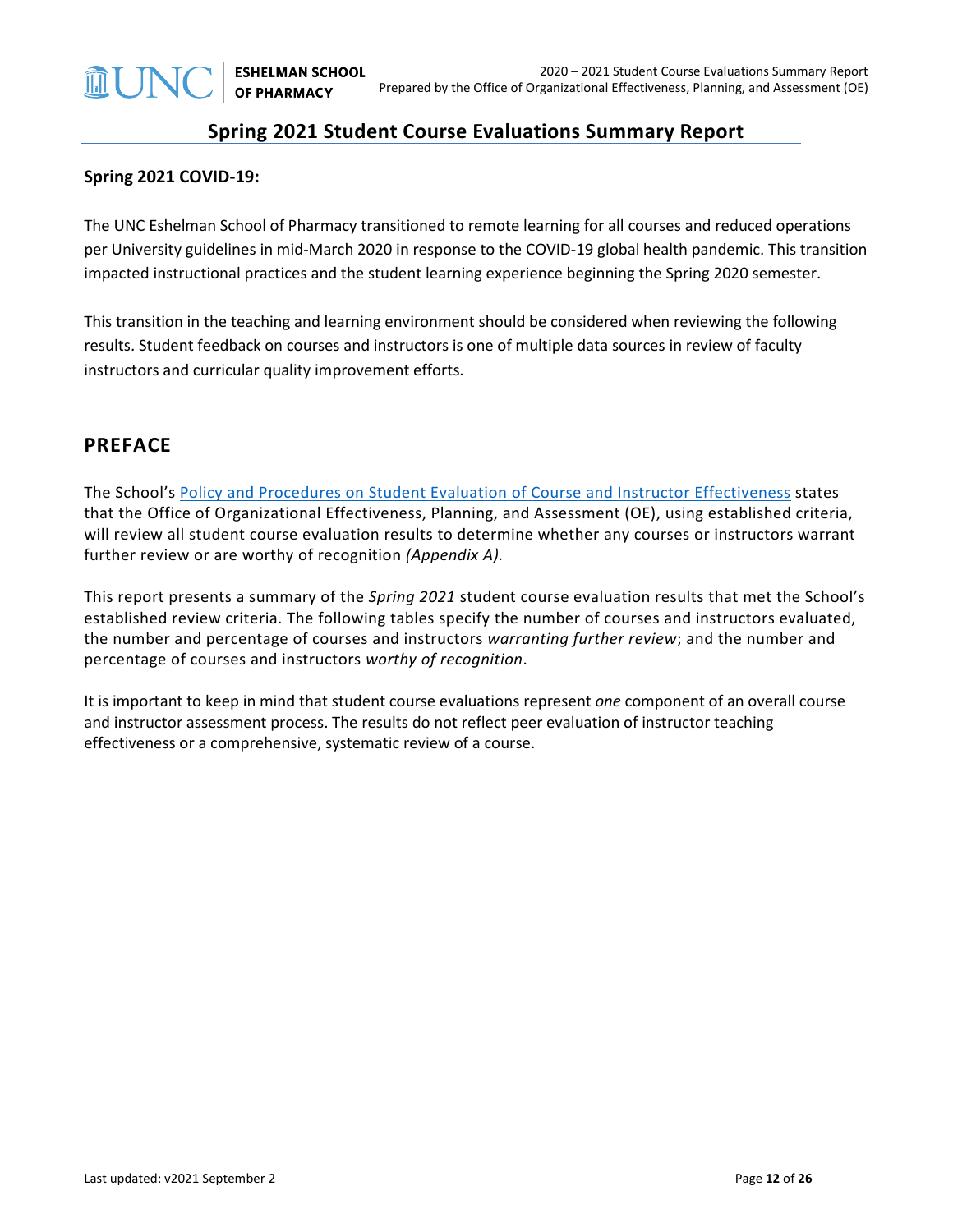

## **OVERVIEW**

| <b>Spring 2021 Overall Response Rates</b> |        |  |  |
|-------------------------------------------|--------|--|--|
| ℅                                         |        |  |  |
| <b>Professional Courses</b>               | 42.88% |  |  |
| <b>Graduate Courses</b>                   | 61.21% |  |  |
| <b>Elective Courses<sup>23</sup></b>      | 54.49% |  |  |

<sup>23</sup> Elective Courses can be Professional and/or Graduate.

| Spring 2021 Courses |                          |                               |       |  |                              |  |  |
|---------------------|--------------------------|-------------------------------|-------|--|------------------------------|--|--|
| <b>COURSES</b>      | <b>Courses Evaluated</b> | <b>Warrant Further Review</b> |       |  | <b>Worthy of Recognition</b> |  |  |
|                     |                          |                               | %     |  | %                            |  |  |
| <b>Professional</b> | 14                       |                               | 0.00% |  | 21.43%                       |  |  |
| Graduate            |                          |                               | 0.00% |  | 17.65%                       |  |  |
| <b>Electives</b>    | 23                       |                               | 0.00% |  | 47.83%                       |  |  |

| <b>Spring 2021 Instructors</b> |                                                                                             |   |       |                                     |        |  |
|--------------------------------|---------------------------------------------------------------------------------------------|---|-------|-------------------------------------|--------|--|
| <b>INSTRUCTORS</b>             | <b>Warrant Further Review<sup>26</sup></b><br><b>Instructors Evaluated</b> <sup>24,25</sup> |   |       | Worthy of Recognition <sup>27</sup> |        |  |
|                                | #                                                                                           | Ħ | %     |                                     | %      |  |
| Professional                   | 58                                                                                          |   | 0.00% | 37                                  | 63.79% |  |
| Graduate                       | 29                                                                                          |   | 0.00% | 12                                  | 41.38% |  |
| <b>Electives</b>               | 70                                                                                          |   | 0.00% | 56                                  | 80.00% |  |

<sup>24</sup> Course Directors identify instructors to be evaluated; there are no requirements on number of contact hours taught in order to be evaluated.

 $25$  If an instructor was evaluated in more than one course, s/he is only counted once.

<sup>26</sup> If an instructor met "warrants further review" criteria more than once, s/he is only counted once.<br><sup>27</sup> If an instructor met "worthy of recognition" criteria more than once, s/he is only counted once.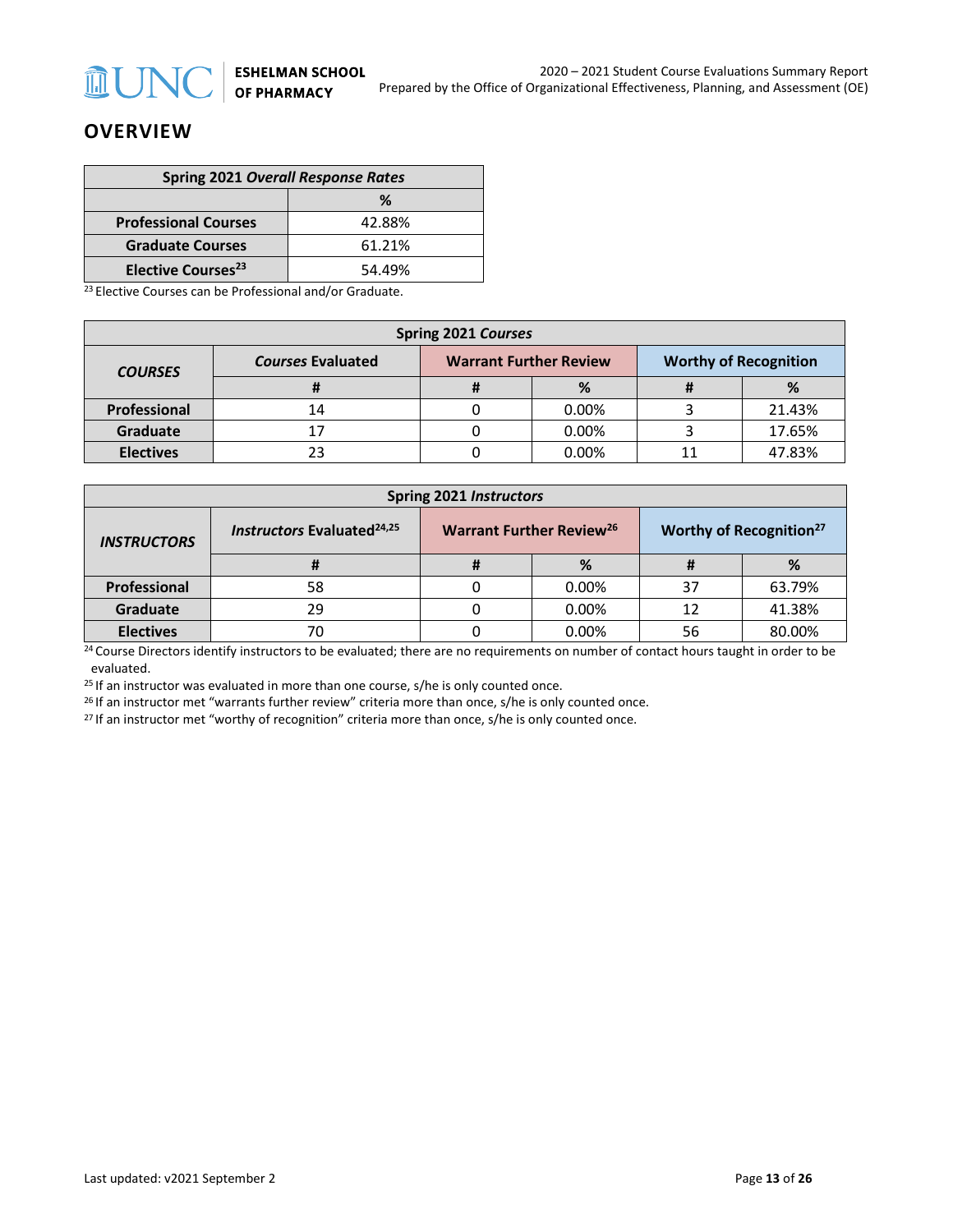# **PROFESSIONAL PROGRAM**

| <b>Spring 2021 Professional Program: Courses</b> |                               |          |                              |        |  |  |
|--------------------------------------------------|-------------------------------|----------|------------------------------|--------|--|--|
| <b>Courses Evaluated</b>                         | <b>Warrant Further Review</b> |          | <b>Worthy of Recognition</b> |        |  |  |
|                                                  |                               | %        |                              | %      |  |  |
| 14                                               |                               | $0.00\%$ |                              | 21.43% |  |  |

| <b>Spring 2021 Professional Program - Courses: Warrant Further Review</b>  |                                                                                                  |  |  |  |  |  |
|----------------------------------------------------------------------------|--------------------------------------------------------------------------------------------------|--|--|--|--|--|
|                                                                            | Course Number<br><b>Course Title</b><br>Year I<br><b>Course Director</b><br><b>Response Rate</b> |  |  |  |  |  |
| No professional program courses met criteria of warranting further review. |                                                                                                  |  |  |  |  |  |

| Spring 2021 Professional Program - Courses: Worthy of Recognition |                                                                                                       |                 |                               |                   |                   |  |  |  |
|-------------------------------------------------------------------|-------------------------------------------------------------------------------------------------------|-----------------|-------------------------------|-------------------|-------------------|--|--|--|
|                                                                   | <b>Course Number</b><br><b>Course Director</b><br><b>Course Title</b><br>Year<br><b>Response Rate</b> |                 |                               |                   |                   |  |  |  |
|                                                                   | PY1                                                                                                   | <b>PHCY 511</b> | <b>FOUND PHARMACOKINETICS</b> | Persky, Adam M    | 36.29% (n=45/124) |  |  |  |
|                                                                   | PY <sub>1</sub>                                                                                       | <b>PHCY 529</b> | PHARMACOTHERAPY: FOUNDATIONS  | Rodgers, Jo Ellen | 49.19% (n=61/124) |  |  |  |
|                                                                   | PY3                                                                                                   | <b>PHCY 722</b> | PHARMACY LAW                  | Campbell IV, Jack | 51.85% (n=70/135) |  |  |  |

| <b>Spring 2021 Professional Program: Instructors</b> |  |                                            |  |                                     |  |
|------------------------------------------------------|--|--------------------------------------------|--|-------------------------------------|--|
| <b>Instructors Evaluated</b> <sup>28,29</sup>        |  | <b>Warrant Further Review<sup>30</sup></b> |  | Worthy of Recognition <sup>31</sup> |  |
|                                                      |  |                                            |  |                                     |  |
| 58                                                   |  | 0.00%                                      |  | 63.79%                              |  |

<sup>28</sup> Course Directors identify instructors to be evaluated by students; there are no requirements on number of contact hours taught in order to be evaluated. Therefore, some instructors may have taught only one class session; whereas, other instructors may have taught numerous times in one or more courses.

<sup>29</sup> If an instructor was evaluated in more than one course, in a given Program or Course Type, s/he is only counted once.

<sup>30</sup> If an instructor met "warrants further review" criteria more than once, in a given Program or Course Type, s/he is only counted once.<br><sup>31</sup> If an instructor met "worthy of recognition" criteria more than once, in a giv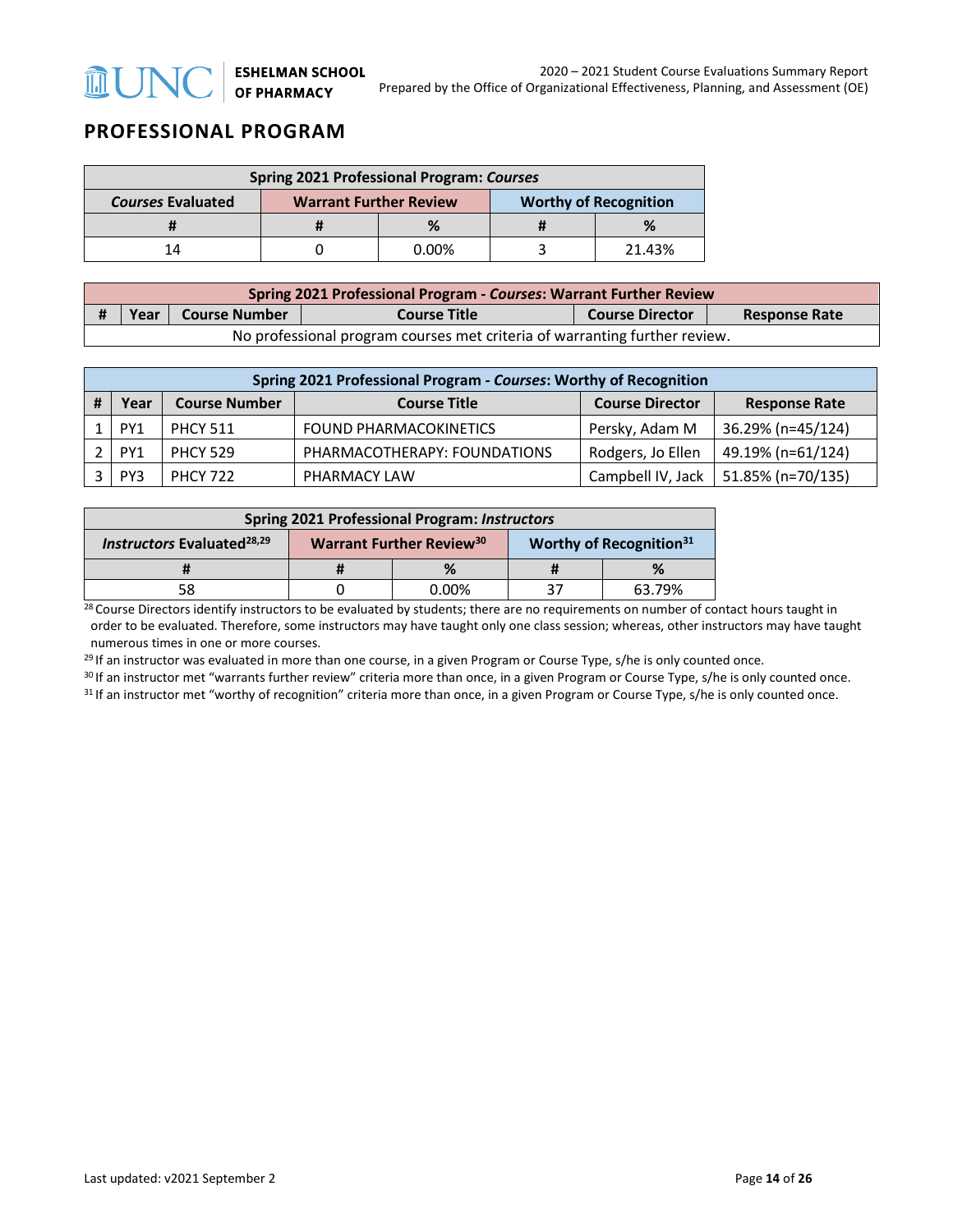**MUNO** 

| Spring 2021 Professional Program - Instructors: Warrant Further Review                |      |                   |                      |                     |                      |  |
|---------------------------------------------------------------------------------------|------|-------------------|----------------------|---------------------|----------------------|--|
| Ħ                                                                                     | Year | <b>Instructor</b> | <b>Course Number</b> | <b>Course Title</b> | <b>Response Rate</b> |  |
| No professional program course instructors met criteria of warranting further review. |      |                   |                      |                     |                      |  |

|                         | Spring 2021 Professional Program - Instructors: Worthy of Recognition |                       |                      |                                |                      |  |  |
|-------------------------|-----------------------------------------------------------------------|-----------------------|----------------------|--------------------------------|----------------------|--|--|
| #                       | Year                                                                  | Instructor            | <b>Course Number</b> | <b>Course Title</b>            | <b>Response Rate</b> |  |  |
| $\mathbf{1}$            | PY1                                                                   | Frick, Amber          | <b>PHCY 510</b>      | FOUND CLINICAL PHARMACOLOGY    | 40.31% (n=52/129)    |  |  |
| $\overline{2}$          | PY1                                                                   | Marx, Ashley          | <b>PHCY 510</b>      | FOUND CLINICAL PHARMACOLOGY    | 40.31% (n=52/129)    |  |  |
| 3                       | PY1                                                                   | Muluneh, Benyam       | <b>PHCY 510</b>      | FOUND CLINICAL PHARMACOLOGY    | 40.31% (n=52/129)    |  |  |
| $\overline{\mathbf{4}}$ | PY1                                                                   | Rodgers, Jo Ellen     | <b>PHCY 510</b>      | FOUND CLINICAL PHARMACOLOGY    | 40.31% (n=52/129)    |  |  |
| 5                       | PY1                                                                   | Rodgers, Philip       | <b>PHCY 510</b>      | FOUND CLINICAL PHARMACOLOGY    | 40.31% (n=52/129)    |  |  |
| $\boldsymbol{6}$        | PY1                                                                   | Shepherd, John        | <b>PHCY 510</b>      | FOUND CLINICAL PHARMACOLOGY    | 40.31% (n=52/129)    |  |  |
| $\overline{7}$          | PY1                                                                   | Sturpe, Deborah       | <b>PHCY 510</b>      | FOUND CLINICAL PHARMACOLOGY    | 40.31% (n=52/129)    |  |  |
| 8                       | PY <sub>1</sub>                                                       | Williams, Dennis      | <b>PHCY 510</b>      | FOUND CLINICAL PHARMACOLOGY    | 40.31% (n=52/129)    |  |  |
| 9                       | PY <sub>1</sub>                                                       | Persky, Adam          | <b>PHCY 511</b>      | <b>FOUND PHARMACOKINETICS</b>  | 36.29% (n=45/124)    |  |  |
| 10                      | PY <sub>1</sub>                                                       | Ainslie, Kristy       | <b>PHCY 514</b>      | PHARMACEUTICS II               | 53.23% (n=66/124)    |  |  |
| $11\,$                  | PY1                                                                   | Anselmo, Aaron        | <b>PHCY 514</b>      | PHARMACEUTICS II               | 53.23% (n=66/124)    |  |  |
| 12                      | PY1                                                                   | Greene, Jessica       | <b>PHCY 514</b>      | PHARMACEUTICS II               | 53.23% (n=66/124)    |  |  |
| 13                      | PY1                                                                   | Hingtgen, Shawn       | <b>PHCY 514</b>      | PHARMACEUTICS II               | 53.23% (n=66/124)    |  |  |
| 14                      | PY1                                                                   | Nguyen, Juliane       | <b>PHCY 514</b>      | PHARMACEUTICS II               | 53.23% (n=66/124)    |  |  |
| 15                      | PY1                                                                   | Shrewsbury, Robert    | PHCY 515L            | <b>COMPOUNDING II: STERILE</b> | 36.29% (n=45/124)    |  |  |
| 16                      | PY1                                                                   | Anksorus, Heidi       | <b>PHCY 516</b>      | <b>FOUND PATIENT CARE</b>      | 40.32% (n=50/124)    |  |  |
| 17                      | PY1                                                                   | Savage, Amanda        | <b>PHCY 516</b>      | <b>FOUND PATIENT CARE</b>      | 40.32% (n=50/124)    |  |  |
| 18                      | PY1                                                                   | Marciniak, Macary     | <b>PHCY 519</b>      | SELF-CARE & NONPRESCRIPT MEDS  | 38.71% (n=48/124)    |  |  |
| 19                      | PY1                                                                   | Rodgers, Jo Ellen     | <b>PHCY 529</b>      | PHARMACOTHERAPY: FOUNDATIONS   | 49.19% (n=61/124)    |  |  |
| 20                      | PY1                                                                   | Rodgers, Philip       | <b>PHCY 529</b>      | PHARMACOTHERAPY: FOUNDATIONS   | 49.19% (n=61/124)    |  |  |
| 21                      | PY <sub>1</sub>                                                       | Williams, Dennis      | <b>PHCY 529</b>      | PHARMACOTHERAPY: FOUNDATIONS   | 49.19% (n=61/124)    |  |  |
| 22                      | PY <sub>2</sub>                                                       | Muluneh, Benyam       | <b>PHCY 631</b>      | PHARMACOTHERAPY: INTEGRATED I  | 42.95% (n=67/156)    |  |  |
| 23                      | PY <sub>2</sub>                                                       | Scott, Mollie         | <b>PHCY 631</b>      | PHARMACOTHERAPY: INTEGRATED I  | 42.95% (n=67/156)    |  |  |
| 24                      | PY <sub>2</sub>                                                       | Sturpe, Deborah       | <b>PHCY 631</b>      | PHARMACOTHERAPY: INTEGRATED I  | 42.95% (n=67/156)    |  |  |
| 25                      | PY <sub>2</sub>                                                       | Kiser, Stephanie      | <b>PHCY 636</b>      | LEADERSHIP AND PROF DEV I      | 46.15% (n=72/156)    |  |  |
| 26                      | PY <sub>2</sub>                                                       | Williams, Charlene    | <b>PHCY 636</b>      | LEADERSHIP AND PROF DEV I      | 46.15% (n=72/156)    |  |  |
| 27                      | PY <sub>2</sub>                                                       | Wolcott, Michael      | <b>PHCY 636</b>      | LEADERSHIP AND PROF DEV I      | 46.15% (n=72/156)    |  |  |
| 28                      | PY3                                                                   | Koval, Pete           | <b>PHCY 718</b>      | PATIENT CARE EXPERIENCE II     | 48.89% (n=66/135)    |  |  |
| 29                      | PY3                                                                   | Rodgers, Philip       | <b>PHCY 718</b>      | PATIENT CARE EXPERIENCE II     | 48.89% (n=66/135)    |  |  |
| 30                      | PY3                                                                   | Selinger, Rachel      | <b>PHCY 718</b>      | PATIENT CARE EXPERIENCE II     | 48.89% (n=66/135)    |  |  |
| 31                      | PY3                                                                   | Sleath, Betsy         | <b>PHCY 718</b>      | PATIENT CARE EXPERIENCE II     | 48.89% (n=66/135)    |  |  |
| 32                      | PY3                                                                   | Williams, Charlene    | <b>PHCY 718</b>      | PATIENT CARE EXPERIENCE II     | 48.89% (n=66/135)    |  |  |
| 33                      | PY3                                                                   | Campbell, Jack        | <b>PHCY 722</b>      | PHARMACY LAW                   | 51.85% (n=70/135)    |  |  |
| 34                      | PY3                                                                   | Steinbacher, Donna    | <b>PHCY 722</b>      | PHARMACY LAW                   | 51.85% (n=70/135)    |  |  |
| 35                      | PY3                                                                   | Cipriani, Amber       | <b>PHCY 733</b>      | INTEGRATED PHARMACOTHERAPY III | 46.67% (n=63/135)    |  |  |
| 36                      | PY3                                                                   | Doligalski, Christina | <b>PHCY 733</b>      | INTEGRATED PHARMACOTHERAPY III | 46.67% (n=63/135)    |  |  |
| 37                      | PY3                                                                   | Dupuis, Robert        | <b>PHCY 733</b>      | INTEGRATED PHARMACOTHERAPY III | 46.67% (n=63/135)    |  |  |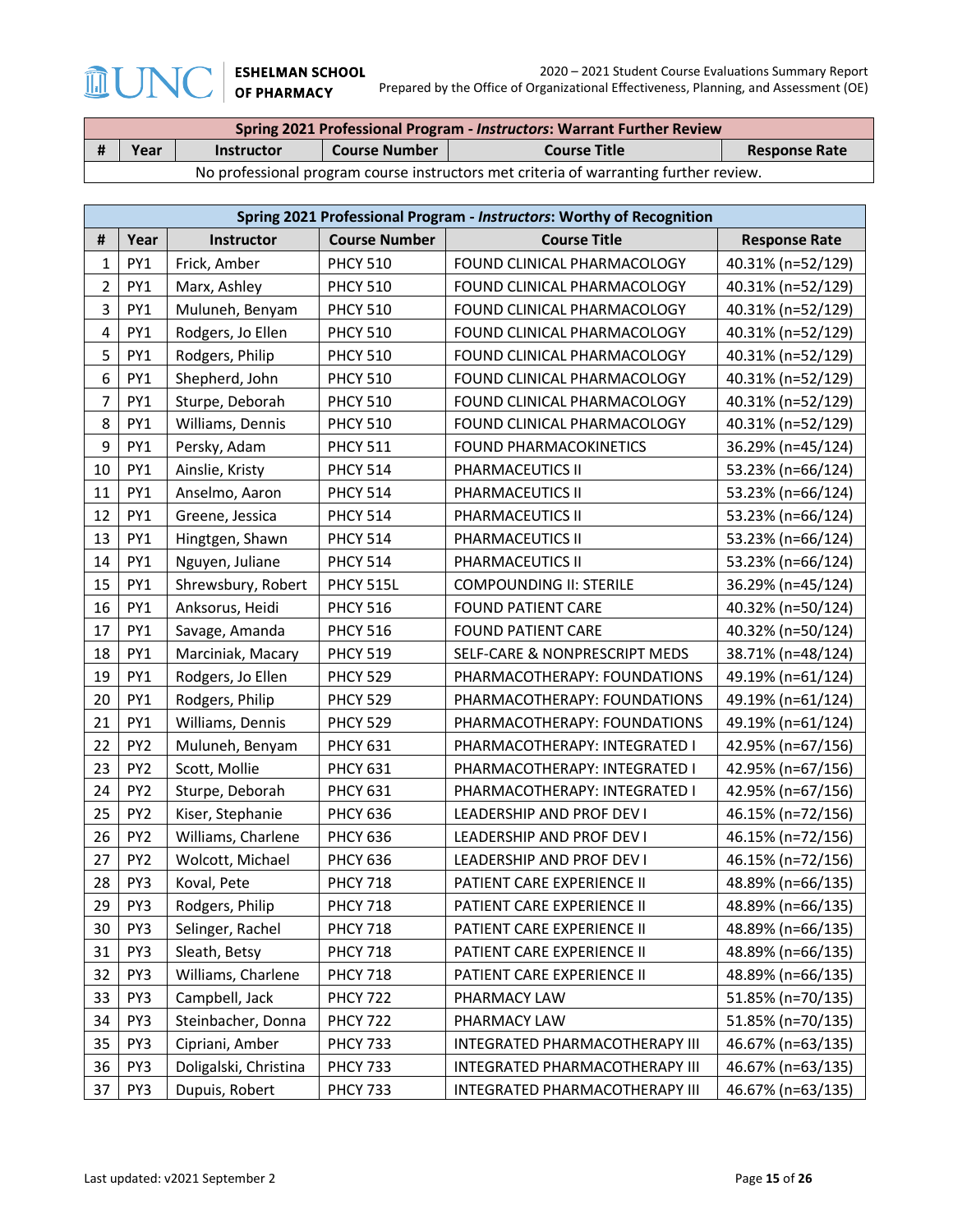|    | Spring 2021 Professional Program - Instructors: Worthy of Recognition |                    |                      |                                       |                      |  |  |
|----|-----------------------------------------------------------------------|--------------------|----------------------|---------------------------------------|----------------------|--|--|
| #  | Year                                                                  | <b>Instructor</b>  | <b>Course Number</b> | <b>Course Title</b>                   | <b>Response Rate</b> |  |  |
| 38 | PY <sub>3</sub>                                                       | Harris, Suzanne    | <b>PHCY 733</b>      | INTEGRATED PHARMACOTHERAPY III        | 46.67% (n=63/135)    |  |  |
| 39 | PY3                                                                   | Marx, Ashley       | <b>PHCY 733</b>      | INTEGRATED PHARMACOTHERAPY III        | 46.67% (n=63/135)    |  |  |
| 40 | PY <sub>3</sub>                                                       | Morbitzer, Kathryn | <b>PHCY 733</b>      | <b>INTEGRATED PHARMACOTHERAPY III</b> | 46.67% (n=63/135)    |  |  |
| 41 | PY3                                                                   | Phan, Thuy         | <b>PHCY 733</b>      | <b>INTEGRATED PHARMACOTHERAPY III</b> | 46.67% (n=63/135)    |  |  |
| 42 | PY <sub>3</sub>                                                       | Rodgers, Jo Ellen  | <b>PHCY 733</b>      | <b>INTEGRATED PHARMACOTHERAPY III</b> | 46.67% (n=63/135)    |  |  |
| 43 | PY3                                                                   | Rohde, Kalynn      | <b>PHCY 733</b>      | INTEGRATED PHARMACOTHERAPY III        | 46.67% (n=63/135)    |  |  |
| 44 | PY3                                                                   | Scott, Mollie      | <b>PHCY 733</b>      | <b>INTEGRATED PHARMACOTHERAPY III</b> | 46.67% (n=63/135)    |  |  |
| 45 | PY3                                                                   | Shepherd, John     | <b>PHCY 733</b>      | INTEGRATED PHARMACOTHERAPY III        | 46.67% (n=63/135)    |  |  |
| 46 | PY3                                                                   | Sutton, Caroline   | <b>PHCY 733</b>      | <b>INTEGRATED PHARMACOTHERAPY III</b> | 46.67% (n=63/135)    |  |  |
| 47 | PY3                                                                   | Williams, Dennis   | <b>PHCY 733</b>      | <b>INTEGRATED PHARMACOTHERAPY III</b> | 46.67% (n=63/135)    |  |  |
| 48 | PY <sub>3</sub>                                                       | Wilson, Bill       | <b>PHCY 733</b>      | INTEGRATED PHARMACOTHERAPY III        | 46.67% (n=63/135)    |  |  |
| 49 | PY3                                                                   | Woodall, Tasha     | <b>PHCY 733</b>      | <b>INTEGRATED PHARMACOTHERAPY III</b> | 46.67% (n=63/135)    |  |  |
| 50 | PY3                                                                   | Woodall, Tasha     | <b>PHCY 800</b>      | <b>GERIATRIC PHAR PRAC</b>            | 70.00% (n=7/10)      |  |  |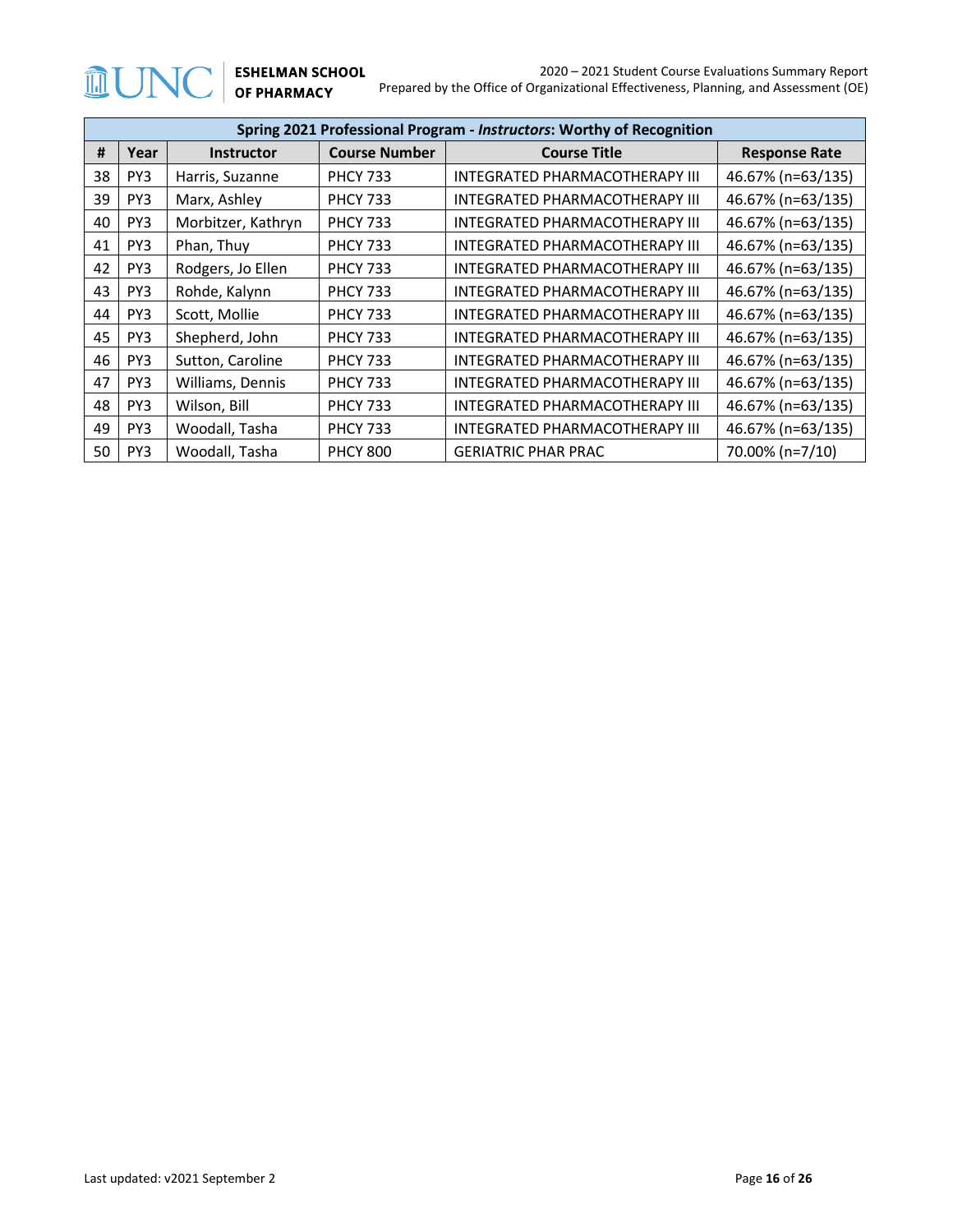# **GRADUATE PROGRAM**

| <b>Spring 2021 Graduate Program: Courses</b>                                              |  |          |  |        |
|-------------------------------------------------------------------------------------------|--|----------|--|--------|
| <b>Worthy of Recognition</b><br><b>Courses Evaluated</b><br><b>Warrant Further Review</b> |  |          |  |        |
|                                                                                           |  |          |  |        |
|                                                                                           |  | $0.00\%$ |  | 17.65% |

|      | Spring 2021 Graduate Program - Courses: Warrant Further Review         |                     |                        |                      |  |
|------|------------------------------------------------------------------------|---------------------|------------------------|----------------------|--|
| l# 1 | <b>Course Number</b>                                                   | <b>Course Title</b> | <b>Course Director</b> | <b>Response Rate</b> |  |
|      | No graduate program courses met criteria of warranting further review. |                     |                        |                      |  |

| Spring 2021 Graduate Program - Courses: Worthy of Recognition                                 |                             |                                   |                  |  |  |
|-----------------------------------------------------------------------------------------------|-----------------------------|-----------------------------------|------------------|--|--|
| <b>Course Number</b><br><b>Course Title</b><br><b>Course Director</b><br><b>Response Rate</b> |                             |                                   |                  |  |  |
| DPET 831-001                                                                                  | <b>QUANTITATIVE METHODS</b> | Loop, Matthew                     | 100.00% (n=7/7)  |  |  |
| PACE 832-001                                                                                  | <b>FINANCIAL MANAGEMENT</b> | Morbitzer, Kathryn and Bush, Paul | 76.92% (n=10/13) |  |  |
| PHRS 899-961                                                                                  | <b>DIVISION SEMINAR</b>     | Morbitzer, Kathryn                | 62.96% (n=17/27) |  |  |

| <b>Spring 2021 Graduate Program: Instructors</b> |                                                                                    |          |  |        |
|--------------------------------------------------|------------------------------------------------------------------------------------|----------|--|--------|
| Instructors Evaluated <sup>32,33</sup>           | <b>Warrant Further Review</b> <sup>34</sup><br>Worthy of Recognition <sup>35</sup> |          |  |        |
|                                                  |                                                                                    |          |  |        |
| 29                                               |                                                                                    | $0.00\%$ |  | 41.38% |

 $32$  Course Directors identify instructors to be evaluated by students; there are no requirements on number of contact hours taught in order to be evaluated. Therefore, some instructors may have taught only one class session; whereas, other instructors may have taught numerous times in one or more courses.

33 If an instructor was evaluated in more than one course, in a given Program or Course Type, s/he is only counted once.

 $34$  If an instructor met "warrants further review" criteria more than once, in a given Program or Course Type, s/he is only counted once.<br> $35$  If an instructor met "worthy of recognition" criteria more than once, in a gi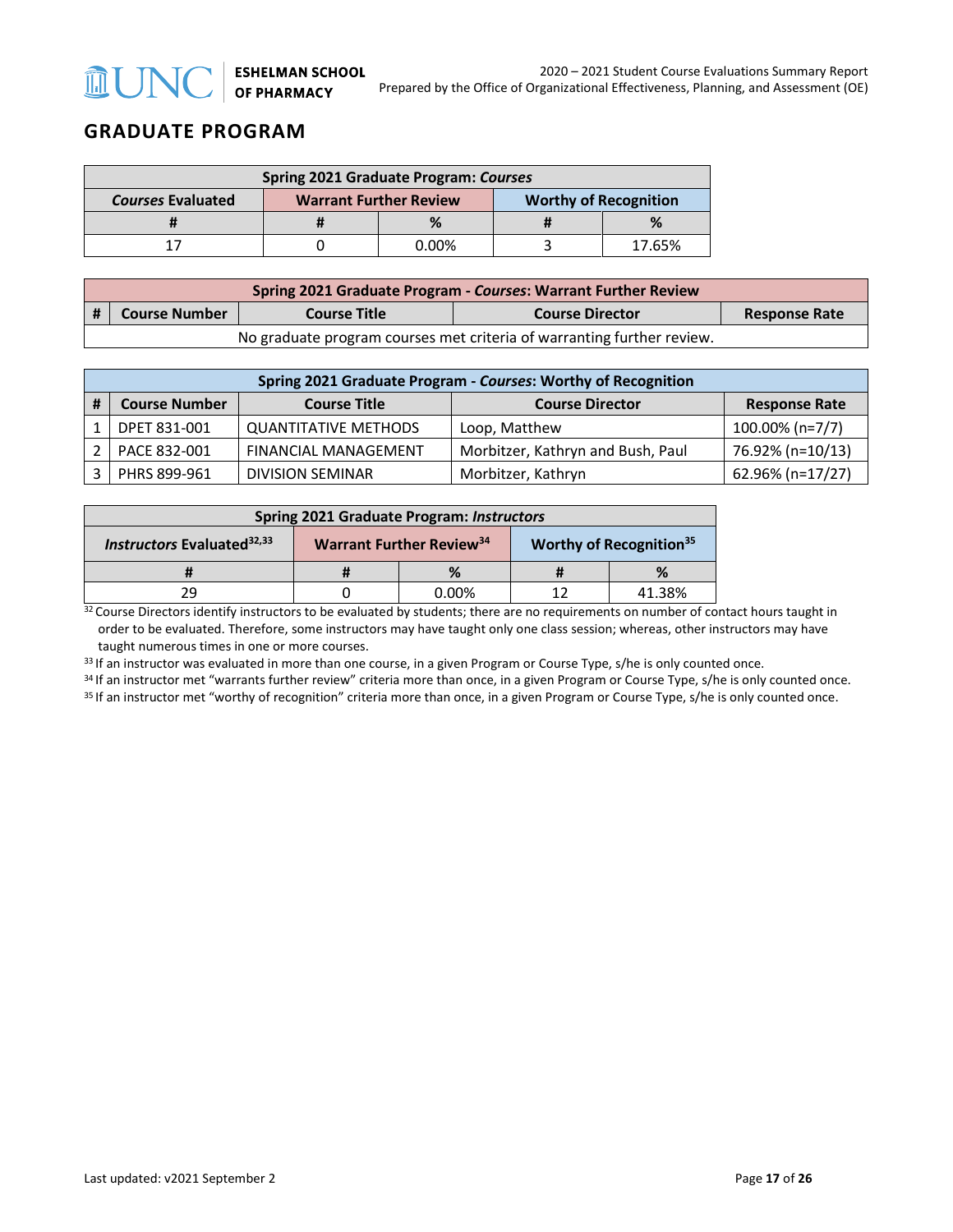$\mathbb{J}$ 

 $\widehat{\mathbb{I}\!\text{I}}$ 

|    | Spring 2021 Graduate Program - Instructors: Warrant Further Review         |                      |                     |                      |  |
|----|----------------------------------------------------------------------------|----------------------|---------------------|----------------------|--|
| -# | <b>Instructor</b>                                                          | <b>Course Number</b> | <b>Course Title</b> | <b>Response Rate</b> |  |
|    | No graduate program instructors met criteria of warranting further review. |                      |                     |                      |  |

|    | Spring 2021 Graduate Program - Instructors: Worthy of Recognition |                      |                                |                      |  |  |
|----|-------------------------------------------------------------------|----------------------|--------------------------------|----------------------|--|--|
| #  | <b>Instructor</b>                                                 | <b>Course Number</b> | <b>Course Title</b>            | <b>Response Rate</b> |  |  |
| 1  | Loop, Matthew                                                     | <b>DPET 831</b>      | <b>QUANTITATIVE METHODS</b>    | 100.00% (n=7/7)      |  |  |
| 2  | Jay, Michael                                                      | <b>DPMP 863</b>      | ADVANCED PHARMACEUTICS II      | 100.00% (n=8/8)      |  |  |
| 3  | Kabanov, Alexander                                                | <b>DPMP 863</b>      | ADVANCED PHARMACEUTICS II      | 100.00% (n=8/8)      |  |  |
| 4  | Sokolsky, Marina                                                  | <b>DPMP 863</b>      | ADVANCED PHARMACEUTICS II      | 100.00% (n=8/8)      |  |  |
| 5  | Eckel, Stephen                                                    | PACE 820-965         | <b>H-S PHARMACY LEADERSHIP</b> | 72.73% (n=8/11)      |  |  |
| 6  | Granko, Robert                                                    | PACE 820-965         | <b>H-S PHARMACY LEADERSHIP</b> | 72.73% (n=8/11)      |  |  |
| 7  | Moss, Adam                                                        | PACE 820-965         | <b>H-S PHARMACY LEADERSHIP</b> | 72.73% (n=8/11)      |  |  |
| 8  | Eckel, Stephen                                                    | PACE 825-965         | <b>FOUND PRACT HS PHARMACY</b> | 72.73% (n=8/11)      |  |  |
| 9  | Forshay, Elizabeth                                                | PACE 825-965         | <b>FOUND PRACT HS PHARMACY</b> | 72.73% (n=8/11)      |  |  |
| 10 | Morbitzer, Kathryn                                                | PACE 825-965         | <b>FOUND PRACT HS PHARMACY</b> | 72.73% (n=8/11)      |  |  |
| 11 | Bush, Paul                                                        | <b>PACE 832</b>      | <b>FINANCIAL MANAGEMENT</b>    | 76.92% (n=10/13)     |  |  |
| 12 | Rhea, Gene                                                        | <b>PACE 832</b>      | <b>FINANCIAL MANAGEMENT</b>    | 76.92% (n=10/13)     |  |  |
| 13 | Vest, Tyler                                                       | PHRS 899-961         | <b>DIVISION SEMINAR</b>        | 62.96% (n=17/27)     |  |  |
| 14 | Vest, Tyler                                                       | PHRS 899-965         | <b>DIVISION SEMINAR</b>        | 72.73% (n=8/11)      |  |  |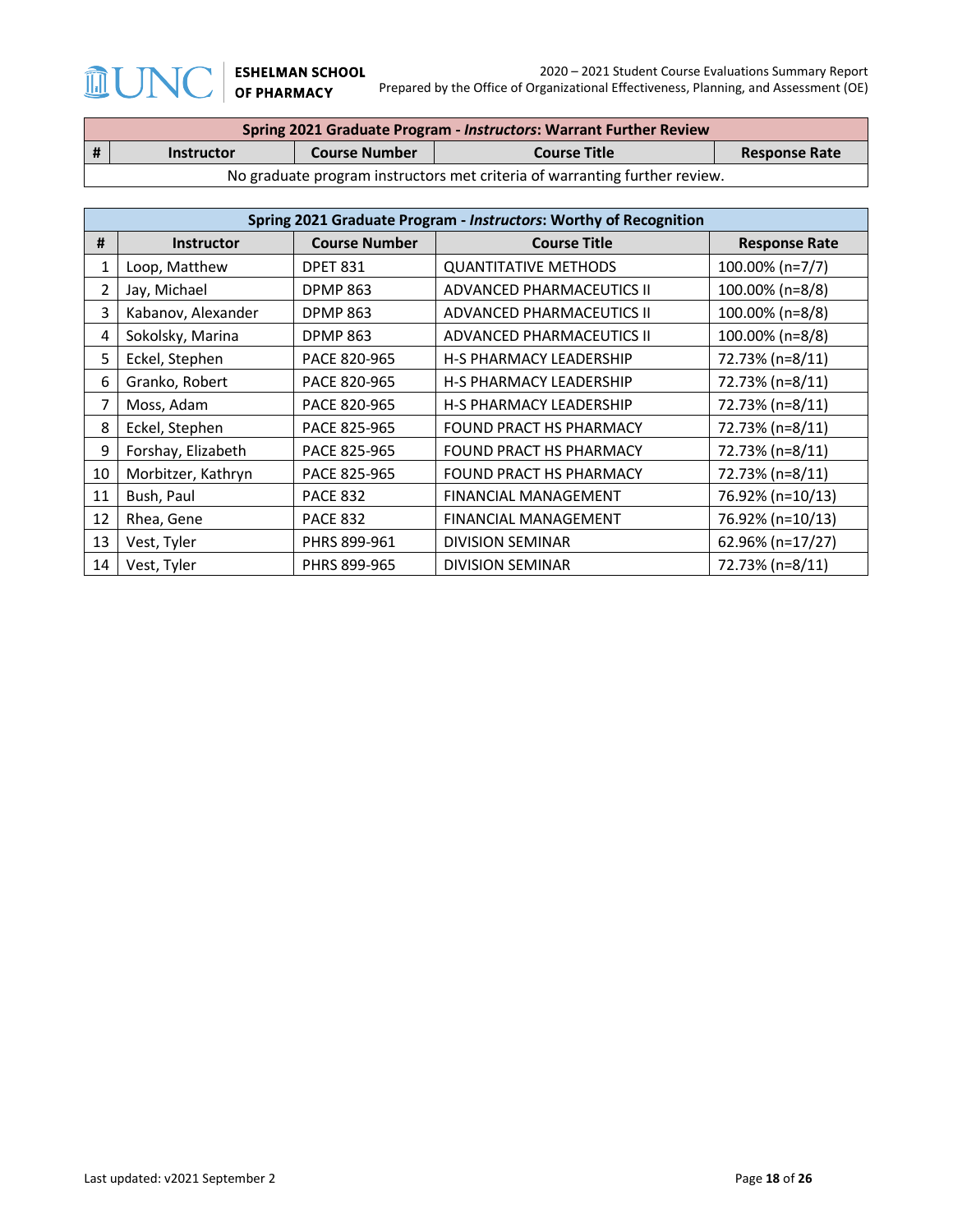## **ELECTIVE** *COURSES*

**MUN** 

| <b>Spring 2021 Elective Courses</b>                                                              |  |          |  |        |
|--------------------------------------------------------------------------------------------------|--|----------|--|--------|
| Courses Evaluated <sup>14</sup><br><b>Warrant Further Review</b><br><b>Worthy of Recognition</b> |  |          |  |        |
|                                                                                                  |  |          |  | %      |
|                                                                                                  |  | $0.00\%$ |  | 47.83% |

14 Elective Courses can be Professional and/or Graduate.

|                                                                     | <b>Spring 2021 Elective - Courses: Warrant Further Review</b> |                     |                        |                      |  |  |
|---------------------------------------------------------------------|---------------------------------------------------------------|---------------------|------------------------|----------------------|--|--|
| Ħ                                                                   | Course<br><b>Number</b>                                       | <b>Course Title</b> | <b>Course Director</b> | <b>Response Rate</b> |  |  |
| No elective courses met the criteria for warranting further review. |                                                               |                     |                        |                      |  |  |

|    | Spring 2021 Elective - Courses: Worthy of Recognition |                                       |                                          |                      |  |  |
|----|-------------------------------------------------------|---------------------------------------|------------------------------------------|----------------------|--|--|
| #  | Course<br><b>Number</b>                               | <b>Course Title</b>                   | <b>Course Director</b>                   | <b>Response Rate</b> |  |  |
| 1  | <b>PHCY 726</b>                                       | RESEARCH & SCHOLAR IN PHAR III        | Lee, Craig                               | 65.38% (n=17/26)     |  |  |
| 2  | <b>PHCY 801</b>                                       | RADIOPHARMACY 1                       | Smith, H. Eric                           | 41.18% (n=7/17)      |  |  |
| 3  | <b>PHCY 803</b>                                       | RADIOPHARMACY 3                       | Smith, H. Eric                           | 71.43% (n=5/7)       |  |  |
| 4  | <b>PHCY 804</b>                                       | <b>TRAVEL MEDICINE CARE</b>           | Sauls, Amy and<br>Schimmelfing, John     | 72.00% (n=18/25)     |  |  |
| 5  | <b>PHCY 807</b>                                       | <b>VET PHARMACY</b>                   | Sorah, Emily                             | $33.33\%$ (n=1/3)    |  |  |
| 6  | <b>PHCY 830</b>                                       | INTRO TO DRUG DEVELOPMENT             | Patterson, James                         | 40.00% (n=4/10)      |  |  |
| 7  | <b>PHCY 833</b>                                       | ADV CARDIOVAS PHARM                   | Patterson, James                         | 45.16% (n=14/31)     |  |  |
| 8  | <b>PHCY 840</b>                                       | <b>HEALTH POLICY AND MANAGED CARE</b> | Urick, Benjamin and<br>Blanchard, Carrie | 70.00% (n=14/20)     |  |  |
| 9  | <b>PHCY 842</b>                                       | RURAL PHARMACY HEALTH 2               | Kiser, Stephanie                         | 37.50% (n=3/8)       |  |  |
| 10 | <b>PHCY 844</b>                                       | RURAL PHARMACY HEALTH 4               | Kiser, Stephanie                         | 75.00% (n=3/4)       |  |  |
| 11 | <b>PHCY 846</b>                                       | PSYCH PHARMACOTHERAPY                 | Harris, Suzanne                          | 67.86% (n=19/28)     |  |  |

| <b>Spring 2021 Elective Instructors</b>                                                                                            |  |          |    |        |
|------------------------------------------------------------------------------------------------------------------------------------|--|----------|----|--------|
| Instructors Evaluated <sup>36,37</sup><br><b>Warrant Further Review</b> <sup>38</sup><br><b>Worthy of Recognition<sup>39</sup></b> |  |          |    |        |
|                                                                                                                                    |  |          |    |        |
| 70                                                                                                                                 |  | $0.00\%$ | 56 | 80.00% |

<sup>36</sup> Course Directors identify instructors to be evaluated by students; there are no requirements on number of contact hours taught in order to be evaluated. Therefore, some instructors may have taught only one class session; whereas, other instructors may have taught numerous times in one or more courses.

<sup>37</sup> If an instructor was evaluated in more than one course, in a given Program or Course Type, s/he is only counted once.<br><sup>38</sup> If an instructor met "warrants further review" criteria more than once, in a given Program or

<sup>39</sup> If an instructor met "worthy of recognition" criteria more than once, in a given Program or Course Type, s/he is only counted once.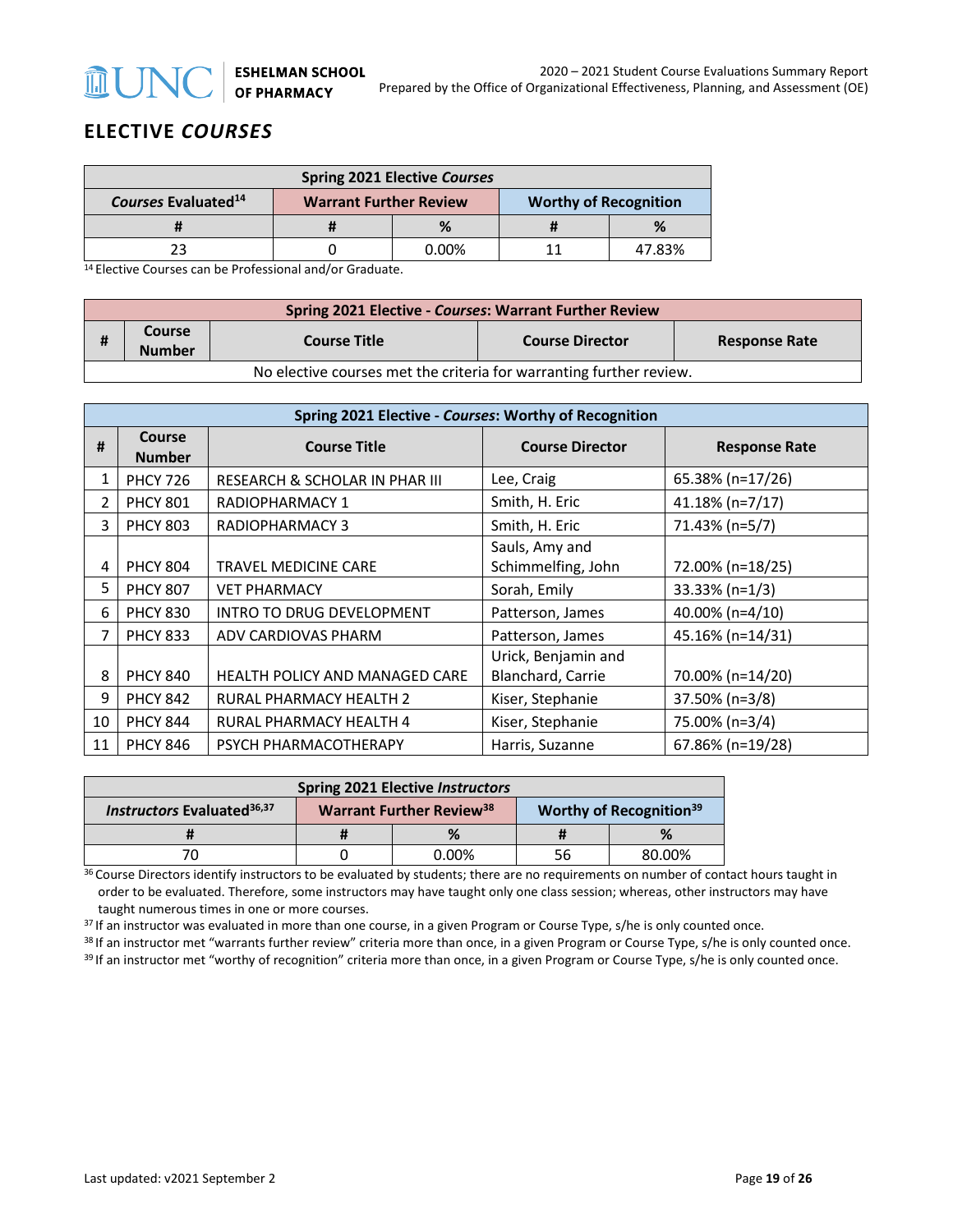$\mathbb{J}$ 

 $\widehat{\mathbb{H}}$ 

|   | <b>Spring 2021 Elective - Instructors: Warrant Further Review</b>          |                      |                     |                      |  |
|---|----------------------------------------------------------------------------|----------------------|---------------------|----------------------|--|
| # | <b>Instructor</b>                                                          | <b>Course Number</b> | <b>Course Title</b> | <b>Response Rate</b> |  |
|   | No elective course instructors met criteria for warranting further review. |                      |                     |                      |  |

|                | Spring 2021 Elective - Instructors: Worthy of Recognition |                      |                                |                      |  |  |
|----------------|-----------------------------------------------------------|----------------------|--------------------------------|----------------------|--|--|
| #              | Instructor                                                | <b>Course Number</b> | <b>Course Title</b>            | <b>Response Rate</b> |  |  |
| $\mathbf 1$    | Ciarrocca, Katharine                                      | <b>PHCY 6081</b>     | <b>MANAG DIABETES MELL</b>     | 29.41% (n=5/17)      |  |  |
| $\overline{2}$ | Fisher, Edwin                                             | <b>PHCY 608I</b>     | <b>MANAG DIABETES MELL</b>     | 29.41% (n=5/17)      |  |  |
| 3              | Goodnight, William                                        | <b>PHCY 608I</b>     | <b>MANAG DIABETES MELL</b>     | 29.41% (n=5/17)      |  |  |
| 4              | Heisler, Stephen                                          | <b>PHCY 6081</b>     | <b>MANAG DIABETES MELL</b>     | 29.41% (n=5/17)      |  |  |
| 5              | Ives, Timothy                                             | <b>PHCY 608I</b>     | <b>MANAG DIABETES MELL</b>     | 29.41% (n=5/17)      |  |  |
| 6              | Izlar, Camille                                            | <b>PHCY 608I</b>     | <b>MANAG DIABETES MELL</b>     | 29.41% (n=5/17)      |  |  |
| 7              | Jones, Morgan                                             | <b>PHCY 608I</b>     | <b>MANAG DIABETES MELL</b>     | 29.41% (n=5/17)      |  |  |
| 8              | Lawson, Claire                                            | <b>PHCY 608I</b>     | MANAG DIABETES MELL            | 29.41% (n=5/17)      |  |  |
| 9              | McKnight, Lauren                                          | <b>PHCY 608I</b>     | <b>MANAG DIABETES MELL</b>     | 29.41% (n=5/17)      |  |  |
| 10             | Palmer, Carrie                                            | <b>PHCY 608I</b>     | MANAG DIABETES MELL            | 29.41% (n=5/17)      |  |  |
| 11             | Sayre, Kate                                               | <b>PHCY 608I</b>     | MANAG DIABETES MELL            | 29.41% (n=5/17)      |  |  |
| 12             | Wagner, Jennie                                            | <b>PHCY 6081</b>     | <b>MANAG DIABETES MELL</b>     | 29.41% (n=5/17)      |  |  |
| 13             | Williams, Charlene                                        | <b>PHCY 6081</b>     | <b>MANAG DIABETES MELL</b>     | 29.41% (n=5/17)      |  |  |
| 14             | Young, Laura                                              | <b>PHCY 608I</b>     | <b>MANAG DIABETES MELL</b>     | 29.41% (n=5/17)      |  |  |
| 15             | Zhang, Alice                                              | <b>PHCY 608I</b>     | <b>MANAG DIABETES MELL</b>     | 29.41% (n=5/17)      |  |  |
| 16             | Zieff, Gabriel                                            | <b>PHCY 6081</b>     | <b>MANAG DIABETES MELL</b>     | 29.41% (n=5/17)      |  |  |
| 17             | Carlson, Rebecca                                          | <b>PHCY 624</b>      | RESEARCH & SCHOLAR IN PHARM I  | 44.68% (n=21/47)     |  |  |
| 18             | Lee, Craig                                                | <b>PHCY 624</b>      | RESEARCH & SCHOLAR IN PHARM I  | 44.68% (n=21/47)     |  |  |
| 19             | Mclaughlin, Jacqueline                                    | <b>PHCY 624</b>      | RESEARCH & SCHOLAR IN PHARM I  | 44.68% (n=21/47)     |  |  |
| 20             | Sleath, Betsy                                             | <b>PHCY 624</b>      | RESEARCH & SCHOLAR IN PHARM I  | 44.68% (n=21/47)     |  |  |
| 21             | Carpenter, Delesha                                        | <b>PHCY 726</b>      | RESEARCH & SCHOLAR IN PHAR III | 65.38% (n=17/26)     |  |  |
| 22             | Dumond, Julie                                             | <b>PHCY 726</b>      | RESEARCH & SCHOLAR IN PHAR III | 65.38% (n=17/26)     |  |  |
| 23             | Lee, Craig                                                | <b>PHCY 726</b>      | RESEARCH & SCHOLAR IN PHAR III | 65.38% (n=17/26)     |  |  |
| 24             | Loop, Matthew                                             | <b>PHCY 726</b>      | RESEARCH & SCHOLAR IN PHAR III | 65.38% (n=17/26)     |  |  |
| 25             | Mclaughlin, Jacqueline                                    | <b>PHCY 726</b>      | RESEARCH & SCHOLAR IN PHAR III | 65.38% (n=17/26)     |  |  |
| 26             | Tak, Casey                                                | <b>PHCY 726</b>      | RESEARCH & SCHOLAR IN PHAR III | 65.38% (n=17/26)     |  |  |
| 27             | Smith, H.                                                 | <b>PHCY 801</b>      | RADIOPHARMACY 1                | 41.18% (n=7/17)      |  |  |
| 28             | Smith, H.                                                 | <b>PHCY 803</b>      | RADIOPHARMACY 3                | 71.43% (n=5/7)       |  |  |
| 29             | Sauls, Amy                                                | <b>PHCY 804</b>      | TRAVEL MEDICINE CARE           | 72.00% (n=18/25)     |  |  |
| 30             | Schimmelfing, John                                        | <b>PHCY 804</b>      | TRAVEL MEDICINE CARE           | 72.00% (n=18/25)     |  |  |
| 31             | Sorah, Emily                                              | <b>PHCY 807</b>      | <b>VET PHARMACY</b>            | $33.33\%$ (n=1/3)    |  |  |
| 32             | Campbellbright, Stacy                                     | <b>PHCY 808</b>      | <b>CRITICAL CARE</b>           | 59.57% (n=28/47)     |  |  |
| 33             | McKinzie, Brian                                           | <b>PHCY 808</b>      | CRITICAL CARE                  | 59.57% (n=28/47)     |  |  |
| 34             | Murray, Brian                                             | <b>PHCY 808</b>      | <b>CRITICAL CARE</b>           | 59.57% (n=28/47)     |  |  |
| 35             | Shepherd, John                                            | <b>PHCY 813</b>      | <b>CLINICAL TOXICOLOGY</b>     | 18.75% (n=6/32)      |  |  |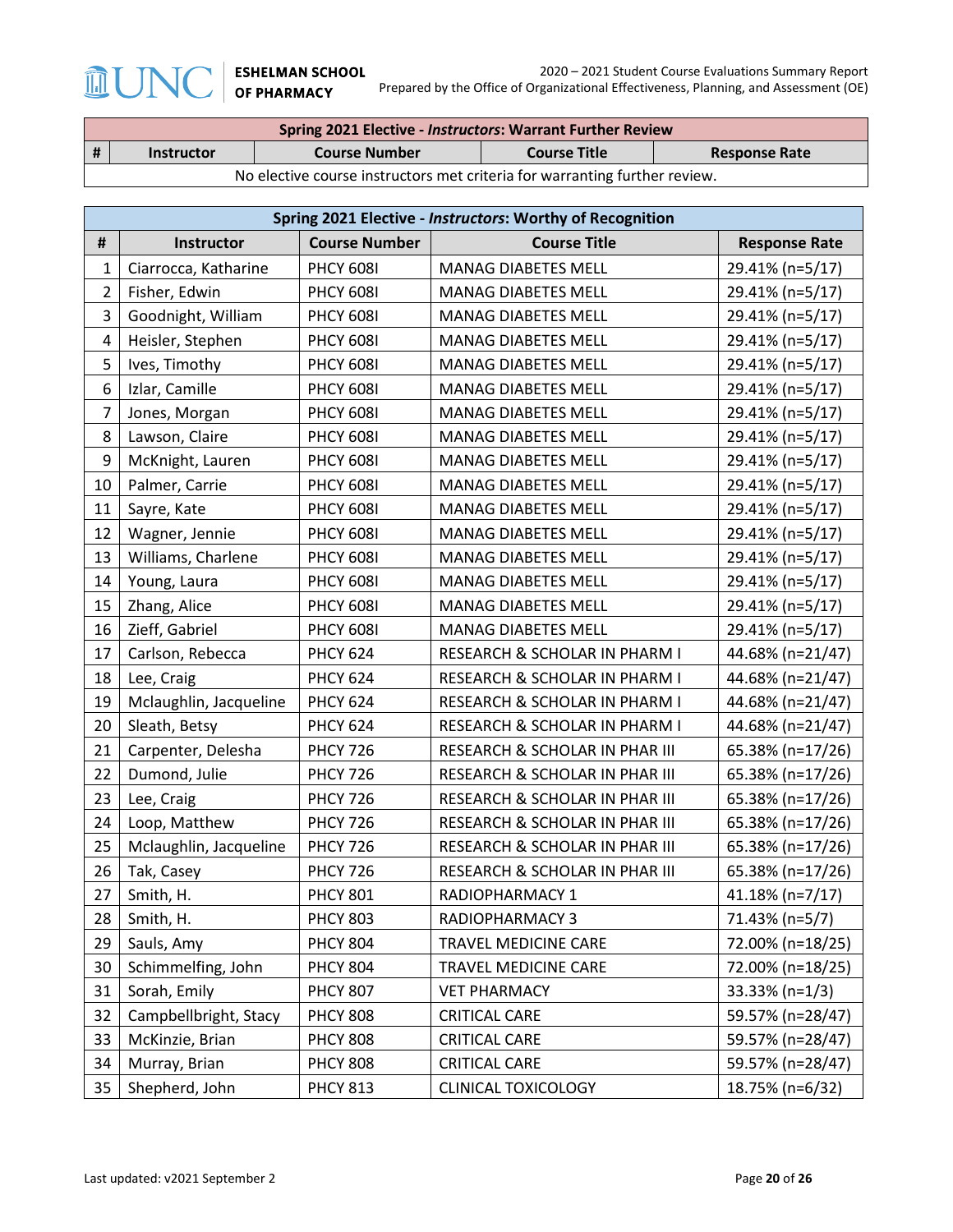|    | Spring 2021 Elective - Instructors: Worthy of Recognition |                     |                                  |                   |  |  |  |  |
|----|-----------------------------------------------------------|---------------------|----------------------------------|-------------------|--|--|--|--|
| #  | Instructor                                                | <b>Course Title</b> | <b>Response Rate</b>             |                   |  |  |  |  |
| 36 | Shepherd, John                                            | <b>PHCY 814</b>     | <b>DISASTER PREPAREDNESS</b>     | 36.00% (n=9/25)   |  |  |  |  |
| 37 | Smith, H.                                                 | <b>PHCY 817</b>     | THE DRUG DEVELOPMENT PROCESS     | $11.11\%$ (n=1/9) |  |  |  |  |
| 38 | Smith, Philip                                             | <b>PHCY 817</b>     | THE DRUG DEVELOPMENT PROCESS     | 28.57% (n=4/14)   |  |  |  |  |
| 39 | Cipriani, Amber                                           | <b>PHCY 822</b>     | HEM/ONC                          | 69.05% (n=29/42)  |  |  |  |  |
| 40 | Muluneh, Benyam                                           | <b>PHCY 822</b>     | HEM/ONC                          | 69.05% (n=29/42)  |  |  |  |  |
| 41 | Patterson, James                                          | <b>PHCY 830</b>     | INTRO TO DRUG DEVELOPMENT        | 40.00% (n=4/10)   |  |  |  |  |
| 42 | Patterson, James                                          | <b>PHCY 833</b>     | ADV CARDIOVAS PHARM              | 45.16% (n=14/31)  |  |  |  |  |
| 43 | Blum, Lauren                                              | <b>PHCY 839</b>     | <b>GLOBAL &amp; RURAL HEALTH</b> | 96.88% (n=31/32)  |  |  |  |  |
| 44 | Kiser, Stephanie                                          | <b>PHCY 839</b>     | <b>GLOBAL &amp; RURAL HEALTH</b> | 96.88% (n=31/32)  |  |  |  |  |
| 45 | Steeb, David                                              | <b>PHCY 839</b>     | <b>GLOBAL &amp; RURAL HEALTH</b> | 96.88% (n=31/32)  |  |  |  |  |
| 46 | Blanchard, Carrie                                         | <b>PHCY 840</b>     | HEALTH POLICY AND MANAGED CARE   | 70.00% (n=14/20)  |  |  |  |  |
| 47 | Hiller, Debbie                                            | <b>PHCY 840</b>     | HEALTH POLICY AND MANAGED CARE   | 70.00% (n=14/20)  |  |  |  |  |
| 48 | O'Hara, Brenden                                           | <b>PHCY 840</b>     | HEALTH POLICY AND MANAGED CARE   | 70.00% (n=14/20)  |  |  |  |  |
| 49 | Swanson, Ryan                                             | <b>PHCY 840</b>     | HEALTH POLICY AND MANAGED CARE   | 70.00% (n=14/20)  |  |  |  |  |
| 50 | Urick, Benjamin                                           | <b>PHCY 840</b>     | HEALTH POLICY AND MANAGED CARE   | 70.00% (n=14/20)  |  |  |  |  |
| 51 | Castelblanco, Frank                                       | <b>PHCY 842</b>     | RURAL PHARMACY HEALTH 2          | 37.50% (n=3/8)    |  |  |  |  |
| 52 | Kiser, Stephanie                                          | <b>PHCY 842</b>     | RURAL PHARMACY HEALTH 2          | 37.50% (n=3/8)    |  |  |  |  |
| 53 | Lefler, Lisa                                              | <b>PHCY 842</b>     | RURAL PHARMACY HEALTH 2          | 37.50% (n=3/8)    |  |  |  |  |
| 54 | Plautt, Tom                                               | <b>PHCY 842</b>     | RURAL PHARMACY HEALTH 2          | 37.50% (n=3/8)    |  |  |  |  |
| 55 | Kiser, Stephanie                                          | <b>PHCY 844</b>     | RURAL PHARMACY HEALTH 4          | 75.00% (n=3/4)    |  |  |  |  |
| 56 | Ulrich, Irene                                             | <b>PHCY 844</b>     | RURAL PHARMACY HEALTH 4          | 75.00% (n=3/4)    |  |  |  |  |
| 57 | Frick, Amber                                              | <b>PHCY 846</b>     | PSYCH PHARMACOTHERAPY            | 67.86% (n=19/28)  |  |  |  |  |
| 58 | Harris, Suzanne                                           | <b>PHCY 846</b>     | PSYCH PHARMACOTHERAPY            | 67.86% (n=19/28)  |  |  |  |  |
| 59 | Jacobs, Michelle                                          | <b>PHCY 846</b>     | PSYCH PHARMACOTHERAPY            | 67.86% (n=19/28)  |  |  |  |  |
| 60 | Mitchell, J. Cameron                                      | <b>PHCY 846</b>     | PSYCH PHARMACOTHERAPY            | 67.86% (n=19/28)  |  |  |  |  |
| 61 | Owings, Laney                                             | <b>PHCY 846</b>     | PSYCH PHARMACOTHERAPY            | 67.86% (n=19/28)  |  |  |  |  |
| 62 | Sutton, Caroline                                          | <b>PHCY 846</b>     | PSYCH PHARMACOTHERAPY            | 67.86% (n=19/28)  |  |  |  |  |
| 63 | Jarstfer, Michael                                         | <b>PHRS 802</b>     | DRUG DEV AND PROF DEV            | 70.59% (n=12/17)  |  |  |  |  |
| 64 | Taylor, William                                           | <b>PHRS 802</b>     | DRUG DEV AND PROF DEV            | 70.59% (n=12/17)  |  |  |  |  |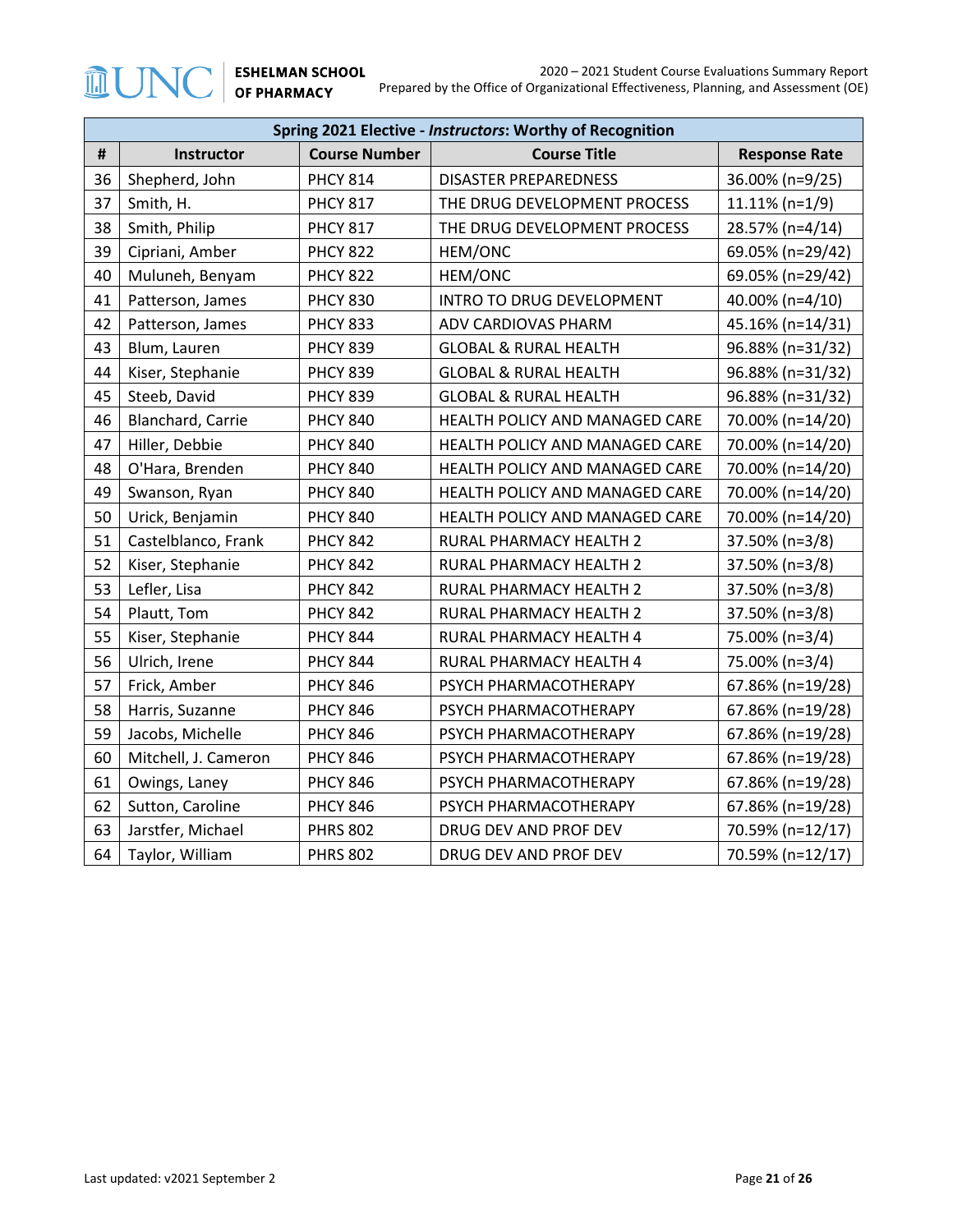### **Summer 2021 Student Course Evaluations Summary Report**

#### **Summer 2021 COVID-19:**

The UNC Eshelman School of Pharmacy transitioned to remote learning for all courses and reduced operations per University guidelines in mid-March 2020 in response to the COVID-19 global health pandemic. This transition impacted instructional practices and the student learning experience beginning the Spring 2020 semester.

This transition in the teaching and learning environment should be considered when reviewing the following results. Student feedback on courses and instructors is one of multiple data sources in review of faculty instructors and curricular quality improvement efforts.

#### **PREFACE**

The School's [Policy and Procedures on Student Evaluation of Course and Instructor Effectiveness](https://pharmacy.unc.edu/wp-content/uploads/sites/1043/2021/01/Course-Evaluation-Policy-and-Procedures-5-7-14_updates-v2021.01.25.pdf) states that the Office of Organizational Effectiveness, Planning, and Assessment (OE), using established criteria, will review all student course evaluation results to determine whether any courses or instructors warrant further review or are worthy of recognition *(Appendix A).*

This report presents a summary of the *Summer 2021* student course evaluation results that met the School's established review criteria. The following tables specify the number of courses and instructors evaluated, the number and percentage of courses and instructors *warranting further review*; and the number and percentage of courses and instructors *worthy of recognition*.

It is important to keep in mind that student course evaluations represent *one* component of an overall course and instructor assessment process. The results do not reflect peer evaluation of instructor teaching effectiveness or a comprehensive, systematic review of a course.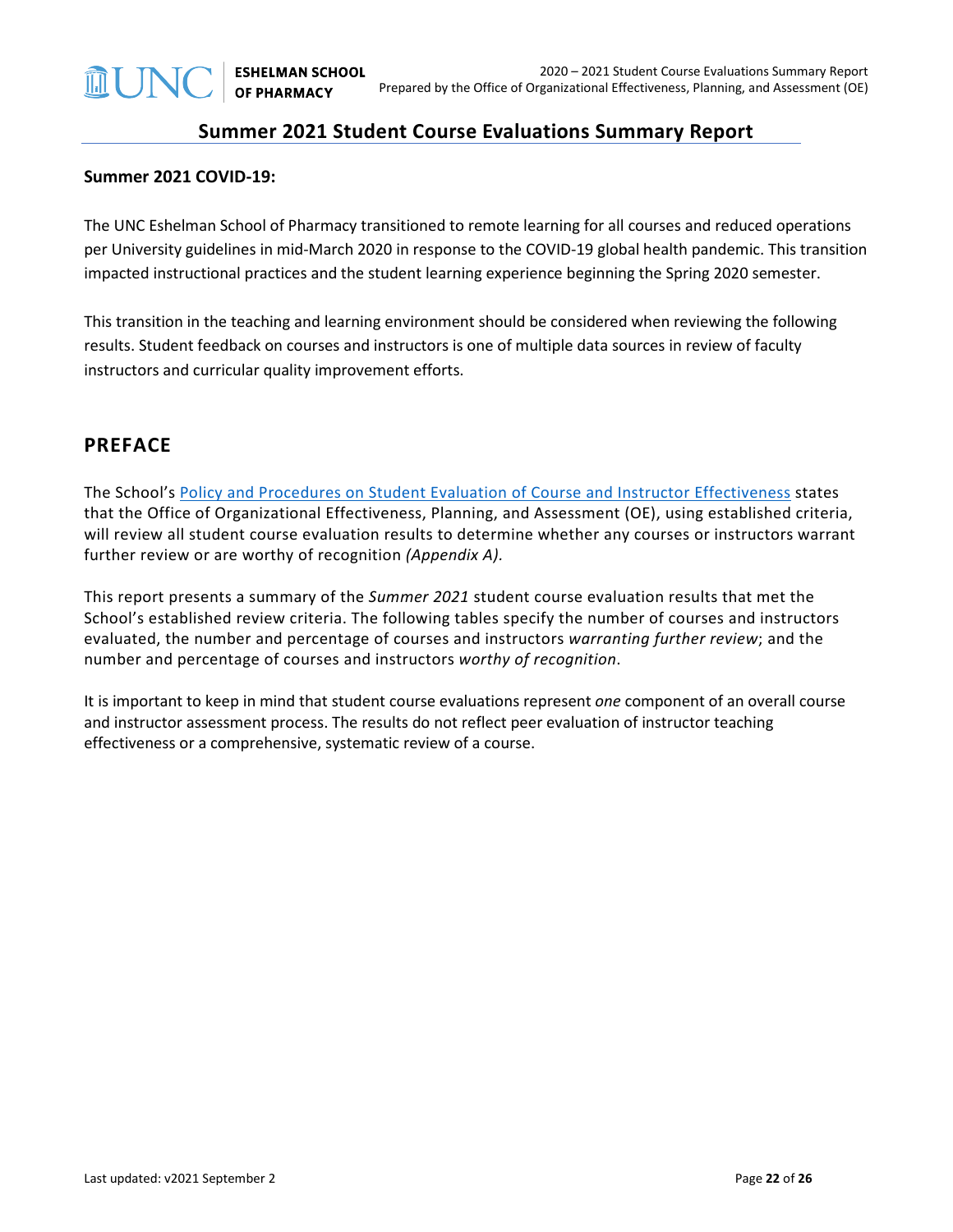

## **OVERVIEW**

| <b>Summer 2021 Overall Response Rates</b> |       |  |  |  |
|-------------------------------------------|-------|--|--|--|
| ℅                                         |       |  |  |  |
| <b>Professional Courses</b>               | n/a   |  |  |  |
| <b>Graduate Courses</b>                   | n/a   |  |  |  |
| <b>Elective Courses<sup>40</sup></b>      | 76.9% |  |  |  |

<sup>40</sup> Elective Courses can be Professional and/or Graduate.

| Summer 2021 Courses |                          |  |                               |                              |          |  |
|---------------------|--------------------------|--|-------------------------------|------------------------------|----------|--|
|                     | <b>Courses Evaluated</b> |  | <b>Warrant Further Review</b> | <b>Worthy of Recognition</b> |          |  |
| <b>COURSES</b>      |                          |  | %                             |                              | %        |  |
| Professional        |                          |  | $0.00\%$                      |                              | 0.00%    |  |
| Graduate            |                          |  | 0.00%                         |                              | 0.00%    |  |
| <b>Electives</b>    |                          |  | $0.00\%$                      |                              | $0.00\%$ |  |

| <b>Summer 2021 Instructors</b> |                                               |  |                                             |  |                                            |  |
|--------------------------------|-----------------------------------------------|--|---------------------------------------------|--|--------------------------------------------|--|
| <b>INSTRUCTORS</b>             | <b>Instructors Evaluated</b> <sup>41,42</sup> |  | <b>Warrant Further Review</b> <sup>43</sup> |  | <b>Worthy of Recognition</b> <sup>44</sup> |  |
|                                |                                               |  | %                                           |  | %                                          |  |
| <b>Professional</b>            |                                               |  | $0.00\%$                                    |  | 0.00%                                      |  |
| Graduate                       |                                               |  | 0.00%                                       |  | 0.00%                                      |  |
| <b>Electives</b>               |                                               |  | $0.00\%$                                    |  | 100.00%                                    |  |

41 Course Directors identify instructors to be evaluated; there are no requirements on number of contact hours taught in order to be evaluated.

 $42$  If an instructor was evaluated in more than one course, s/he is only counted once.

<sup>43</sup> If an instructor met "warrants further review" criteria more than once, s/he is only counted once.

<sup>44</sup> If an instructor met "worthy of recognition" criteria more than once, s/he is only counted once.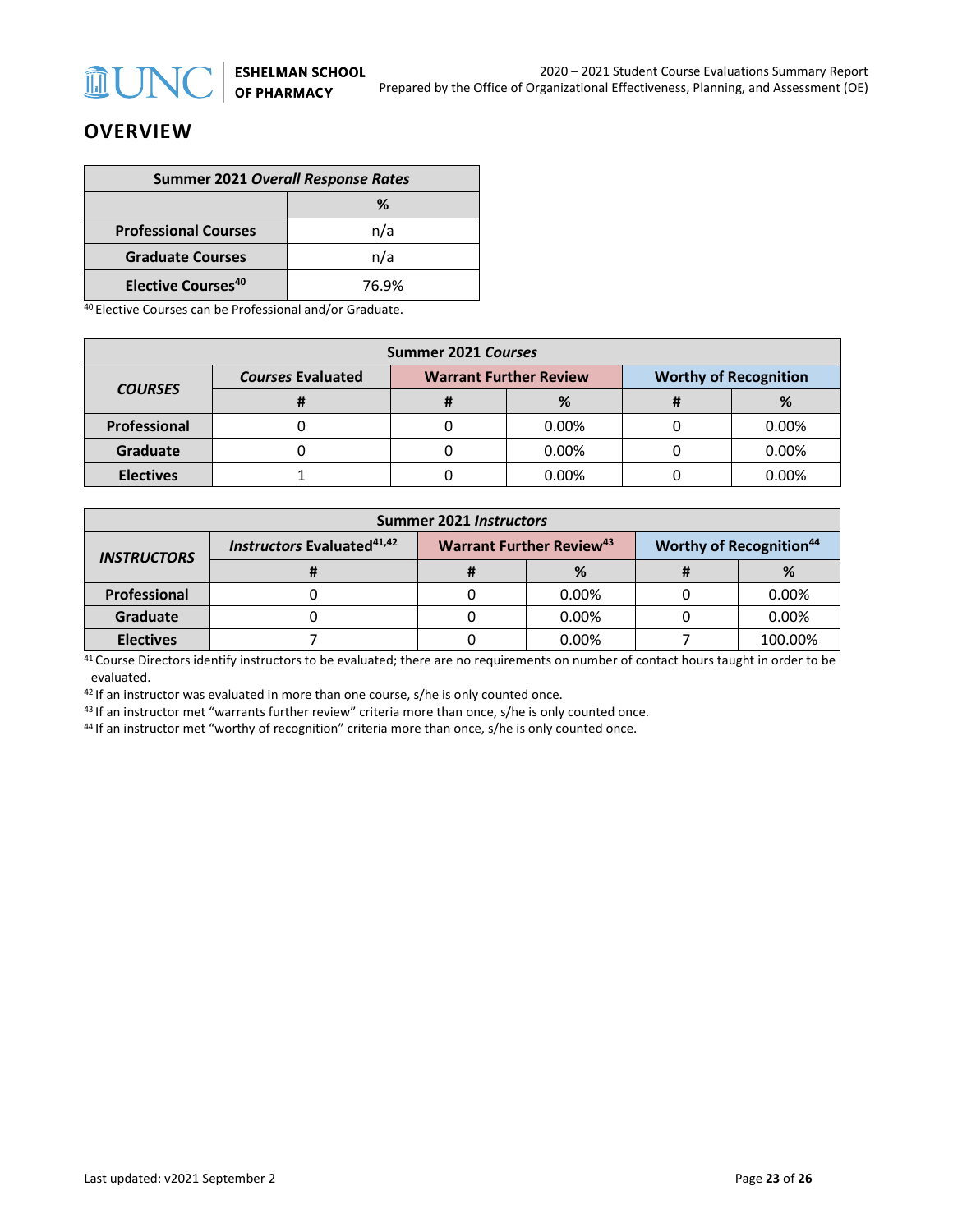

## **ELECTIVE** *COURSES*

| <b>Summer 2021 Elective Courses</b>                                                              |  |       |  |              |  |
|--------------------------------------------------------------------------------------------------|--|-------|--|--------------|--|
| Courses Evaluated <sup>45</sup><br><b>Worthy of Recognition</b><br><b>Warrant Further Review</b> |  |       |  |              |  |
|                                                                                                  |  |       |  |              |  |
|                                                                                                  |  | 0.00% |  | <u>በ በበ%</u> |  |

<sup>45</sup> Elective Courses can be Professional and/or Graduate.

|                                                                     | <b>Summer 2021 Elective - Courses: Warrant Further Review</b>                                 |  |  |  |  |  |  |
|---------------------------------------------------------------------|-----------------------------------------------------------------------------------------------|--|--|--|--|--|--|
|                                                                     | <b>Course Number</b><br><b>Course Director</b><br><b>Course Title</b><br><b>Response Rate</b> |  |  |  |  |  |  |
| No elective courses met the criteria for warranting further review. |                                                                                               |  |  |  |  |  |  |

|                                                                 | Summer 2021 Elective - Courses: Worthy of Recognition                                         |  |  |  |  |  |  |
|-----------------------------------------------------------------|-----------------------------------------------------------------------------------------------|--|--|--|--|--|--|
| #                                                               | <b>Course Title</b><br><b>Course Number</b><br><b>Course Director</b><br><b>Response Rate</b> |  |  |  |  |  |  |
| No elective courses met the criteria for worthy of recognition. |                                                                                               |  |  |  |  |  |  |

| <b>Summer 2021 Elective Instructors</b>                                                                                                    |  |       |  |         |  |
|--------------------------------------------------------------------------------------------------------------------------------------------|--|-------|--|---------|--|
| <b>Instructors Evaluated</b> <sup>46,47</sup><br><b>Warrant Further Review</b> <sup>48</sup><br><b>Worthy of Recognition</b> <sup>49</sup> |  |       |  |         |  |
|                                                                                                                                            |  | %     |  | %       |  |
|                                                                                                                                            |  | 0.00% |  | 100.00% |  |

46 Course Directors identify instructors to be evaluated by students; there are no requirements on number of contact hours taught in order to be evaluated. Therefore, some instructors may have taught only one class session; whereas, other instructors may have taught numerous times in one or more courses.

<sup>47</sup> If an instructor was evaluated in more than one course, in a given Program or Course Type, s/he is only counted once.

<sup>48</sup> If an instructor met "warrants further review" criteria more than once, in a given Program or Course Type, s/he is only counted once.<br><sup>49</sup> If an instructor met "worthy of recognition" criteria more than once, in a giv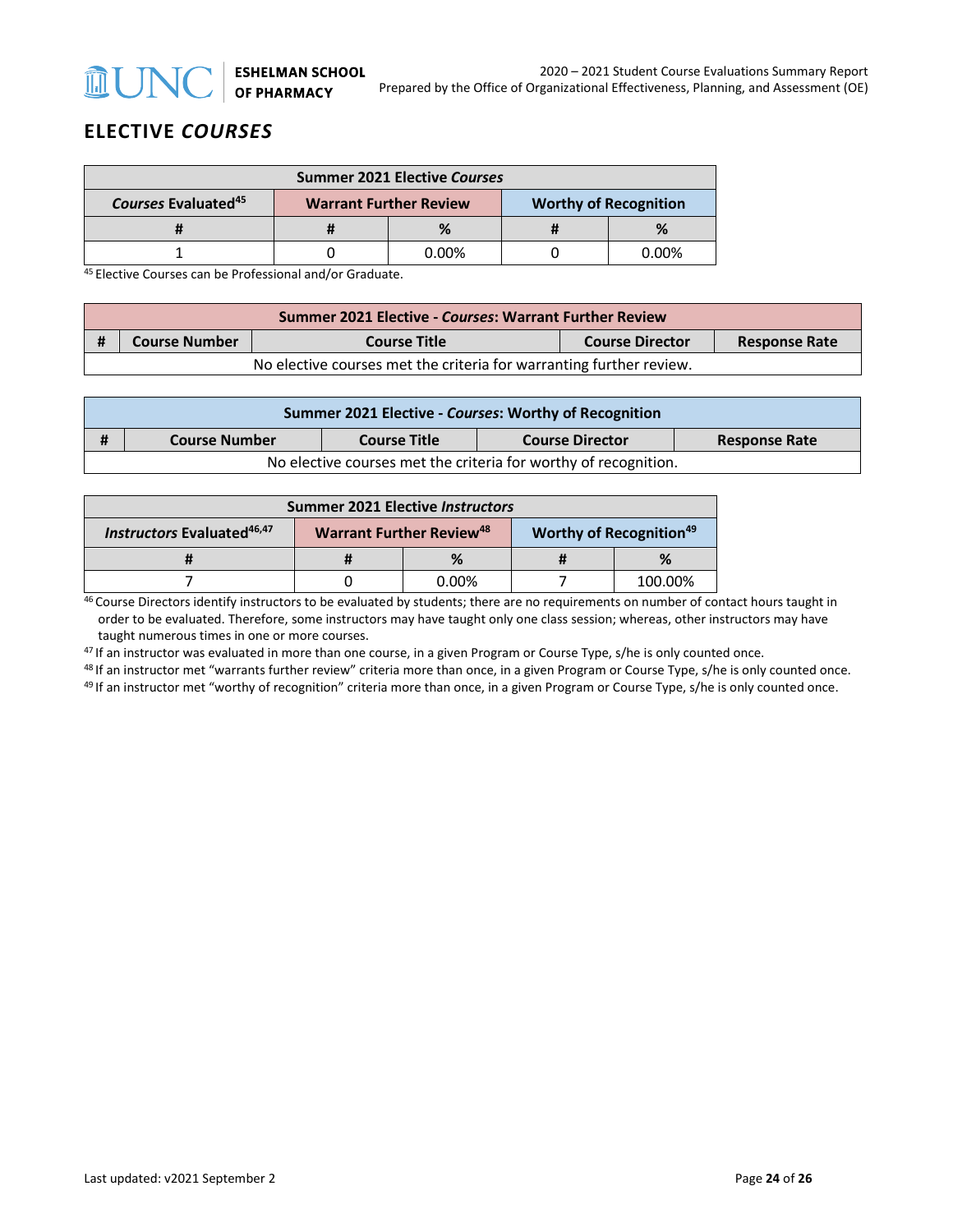| <b>Summer 2021 Elective - Instructors: Warrant Further Review</b> |                                                                                          |  |  |  |  |  |  |
|-------------------------------------------------------------------|------------------------------------------------------------------------------------------|--|--|--|--|--|--|
| - #                                                               | <b>Course Number</b><br><b>Course Title</b><br><b>Response Rate</b><br><b>Instructor</b> |  |  |  |  |  |  |
|                                                                   | No elective course instructors met criteria for warranting further review.               |  |  |  |  |  |  |

| Summer 2021 Elective - Instructors: Worthy of Recognition |                    |                      |                     |                      |  |  |
|-----------------------------------------------------------|--------------------|----------------------|---------------------|----------------------|--|--|
| #                                                         | <b>Instructor</b>  | <b>Course Number</b> | <b>Course Title</b> | <b>Response Rate</b> |  |  |
|                                                           | Scott, Mollie      | <b>PHCY 850</b>      | PHARMACY INTERNSHIP | 76.9% (n=10/13)      |  |  |
| າ                                                         | Schimmelfing, John | <b>PHCY 850</b>      | PHARMACY INTERNSHIP | 76.9% (n=10/13)      |  |  |
| 3                                                         | Steeb, David       | <b>PHCY 850</b>      | PHARMACY INTERNSHIP | 76.9% (n=10/13)      |  |  |
| 4                                                         | Zeeman, Jacqueline | <b>PHCY 850</b>      | PHARMACY INTERNSHIP | 76.9% (n=10/13)      |  |  |
|                                                           | Ainslie, Kristy    | <b>PHCY 850</b>      | PHARMACY INTERNSHIP | 76.9% (n=10/13)      |  |  |
| 6                                                         | Nguyen, Juliane    | <b>PHCY 850</b>      | PHARMACY INTERNSHIP | 76.9% (n=10/13)      |  |  |
|                                                           | Brown, Patrick     | <b>PHCY 850</b>      | PHARMACY INTERNSHIP | 76.9% (n=10/13)      |  |  |